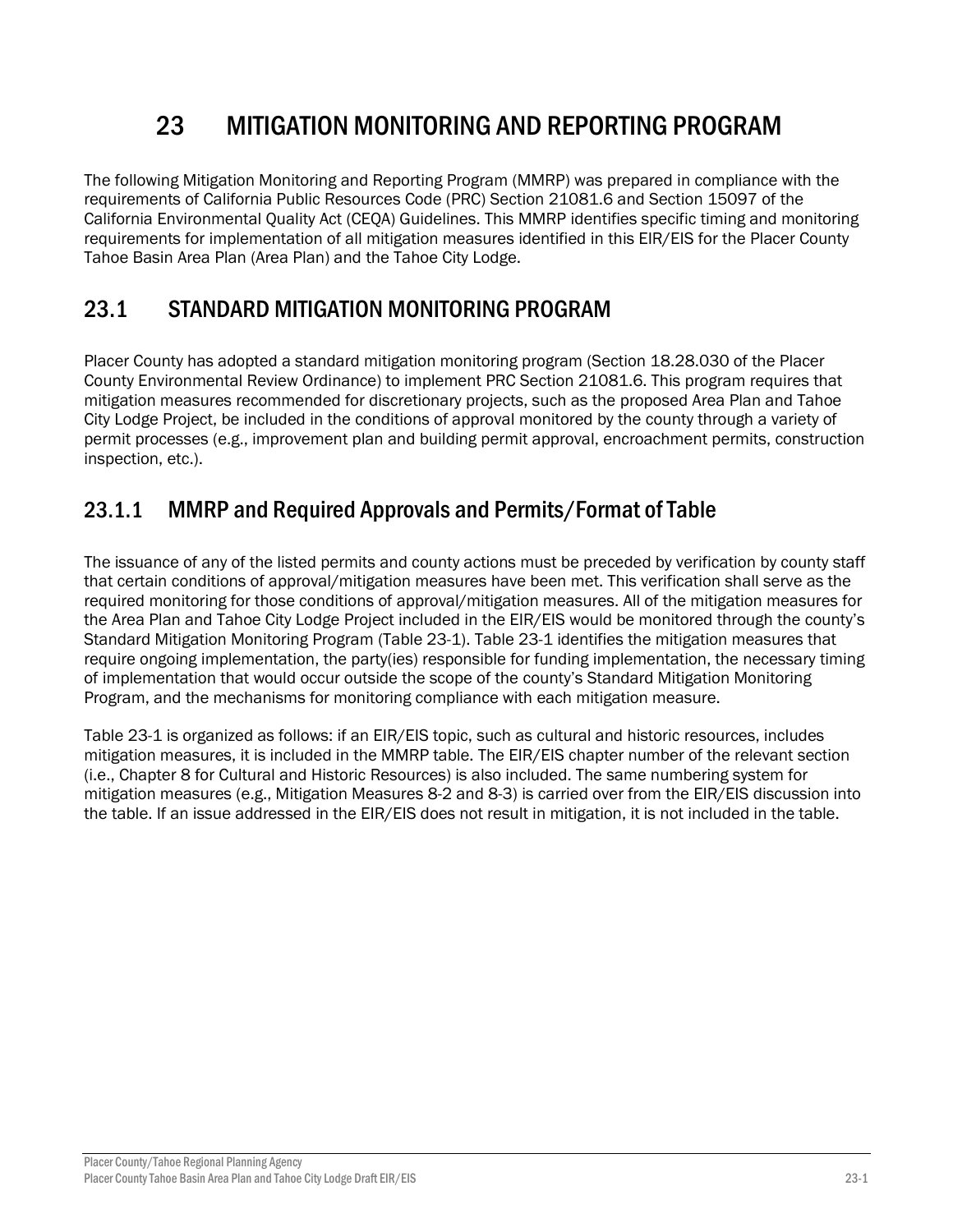| <b>Mitigation Measure</b>                                                                                                                                                                                                                                                                                                                                                                                                                                                                                                                                                                                                                                                                                                                                                                                                                                                                                                                                                                                                                                                                                                                                                                                                                                                                                                                                                                                                                                                                                                                                                                                                                                                                                                                                                                                                                                                                                                                                                                                                                                                                                                                                                                                                                                                                                                                                                                                                                                                                                                                                                                                                                                                                                                                                                                                                                                                                                         | <b>Applies to</b><br>Area Plan<br>(Alternatives 1-3) | <b>Applies to</b><br><b>Tahoe City Lodge</b><br>(Alternatives 1-3) | Agency<br><b>Responsible for</b><br><b>Monitoring and</b><br>Verifying<br>Compliance             | Timing of<br><b>Initial Action</b>                             | <b>Frequency and</b><br><b>Duration of</b><br><b>Monitoring</b>                |
|-------------------------------------------------------------------------------------------------------------------------------------------------------------------------------------------------------------------------------------------------------------------------------------------------------------------------------------------------------------------------------------------------------------------------------------------------------------------------------------------------------------------------------------------------------------------------------------------------------------------------------------------------------------------------------------------------------------------------------------------------------------------------------------------------------------------------------------------------------------------------------------------------------------------------------------------------------------------------------------------------------------------------------------------------------------------------------------------------------------------------------------------------------------------------------------------------------------------------------------------------------------------------------------------------------------------------------------------------------------------------------------------------------------------------------------------------------------------------------------------------------------------------------------------------------------------------------------------------------------------------------------------------------------------------------------------------------------------------------------------------------------------------------------------------------------------------------------------------------------------------------------------------------------------------------------------------------------------------------------------------------------------------------------------------------------------------------------------------------------------------------------------------------------------------------------------------------------------------------------------------------------------------------------------------------------------------------------------------------------------------------------------------------------------------------------------------------------------------------------------------------------------------------------------------------------------------------------------------------------------------------------------------------------------------------------------------------------------------------------------------------------------------------------------------------------------------------------------------------------------------------------------------------------------|------------------------------------------------------|--------------------------------------------------------------------|--------------------------------------------------------------------------------------------------|----------------------------------------------------------------|--------------------------------------------------------------------------------|
| 8<br><b>Cultural and Historic Resources</b>                                                                                                                                                                                                                                                                                                                                                                                                                                                                                                                                                                                                                                                                                                                                                                                                                                                                                                                                                                                                                                                                                                                                                                                                                                                                                                                                                                                                                                                                                                                                                                                                                                                                                                                                                                                                                                                                                                                                                                                                                                                                                                                                                                                                                                                                                                                                                                                                                                                                                                                                                                                                                                                                                                                                                                                                                                                                       |                                                      |                                                                    |                                                                                                  |                                                                |                                                                                |
| Mitigation 8-2: Stop work in the event of an archaeological discovery.<br>This mitigation measure would apply to Tahoe City Lodge Alternatives 1, 2, and 3.<br>If potentially significant cultural resources are discovered during ground-disturbing activities, the project<br>applicant will require the construction contractor to stop work in that area until a qualified archaeologist can<br>access the significance of the find, and, if necessary, develop appropriate treatment measures in consultation<br>with TRPA and other appropriate agencies and interested parties. A qualified archaeologist will follow accepted<br>professional standards in recording any find including submittal of the standard Department of Parks and<br>Recreation (DPR) Primary Record forms (Form DPR 523) and location information to the California Historical<br>Resources Information Center office (North Central Information Center). The consulting archaeologist will also<br>evaluate such resources for significance per California Register of Historical Resources eligibility criteria (PRC<br>Section 5024.1; Title 14 CCR Section 4852).<br>If the archaeologist determines that the find does not meet the TRPA standards of significance for cultural<br>resources, construction may proceed. If the archaeologist determines that further information is needed to<br>evaluate significance, the lead agency will be notified and a resource preservation and data recovery plan will be<br>prepared to ensure the resource is avoided, moved, recorded, or otherwise treated as deemed appropriate by<br>applicable federal, state, and/or local agency and in accordance with pertinent laws and regulations. The plan will<br>be prepared by a qualified archaeologist and include: (a) results of research relevant to the project; (b) research<br>problems or questions to be addressed with an explanation of their relevance and importance; (c) the field and<br>laboratory analysis methods to be used with a justification of their cost-effectiveness and how they apply to this<br>particular property and these research needs; (d) the methods to be used in artifact, data, and other records<br>management; (e) explicit provisions for disseminating the research findings to professional peers in a timely<br>manner; (f) arrangements for presenting what has been found and learned to the public, focusing particularly on<br>the community or communities that may have interests in the results; (g) the curation of recovered materials and<br>records resulting from the data recovery; and (h) procedures for evaluating and treating discoveries of unexpected<br>remains or newly identified historic properties during the course of the project, including necessary consultation<br>with other parties (Advisory Council on Historic Preservation [ACHP] 1999). |                                                      | $\mathsf{X}$                                                       | <b>Placer County</b><br><b>Planning Services</b><br>Division and the<br>Department of<br>Museums | During<br>construction-<br>related earth-<br>moving activities | Continuously<br>during<br>construction-<br>related earth-<br>moving activities |
| Mitigation 8-3: Stop work if human remains are discovered.<br>This mitigation measure would apply to Tahoe City Lodge Alternatives 1, 2, and 3.<br>In accordance with existing regulations, if any human remains are discovered or recognized in any location on<br>the Tahoe City Lodge project site, the project applicant will require the construction contractor to cease<br>further excavation or disturbance of the site or any nearby area reasonably suspected to overlie adjacent                                                                                                                                                                                                                                                                                                                                                                                                                                                                                                                                                                                                                                                                                                                                                                                                                                                                                                                                                                                                                                                                                                                                                                                                                                                                                                                                                                                                                                                                                                                                                                                                                                                                                                                                                                                                                                                                                                                                                                                                                                                                                                                                                                                                                                                                                                                                                                                                                       |                                                      | X                                                                  | <b>Placer County</b><br><b>Planning Services</b><br><b>Division</b>                              | During any earth-<br>moving activities                         | Continuously<br>during any earth-<br>moving activities                         |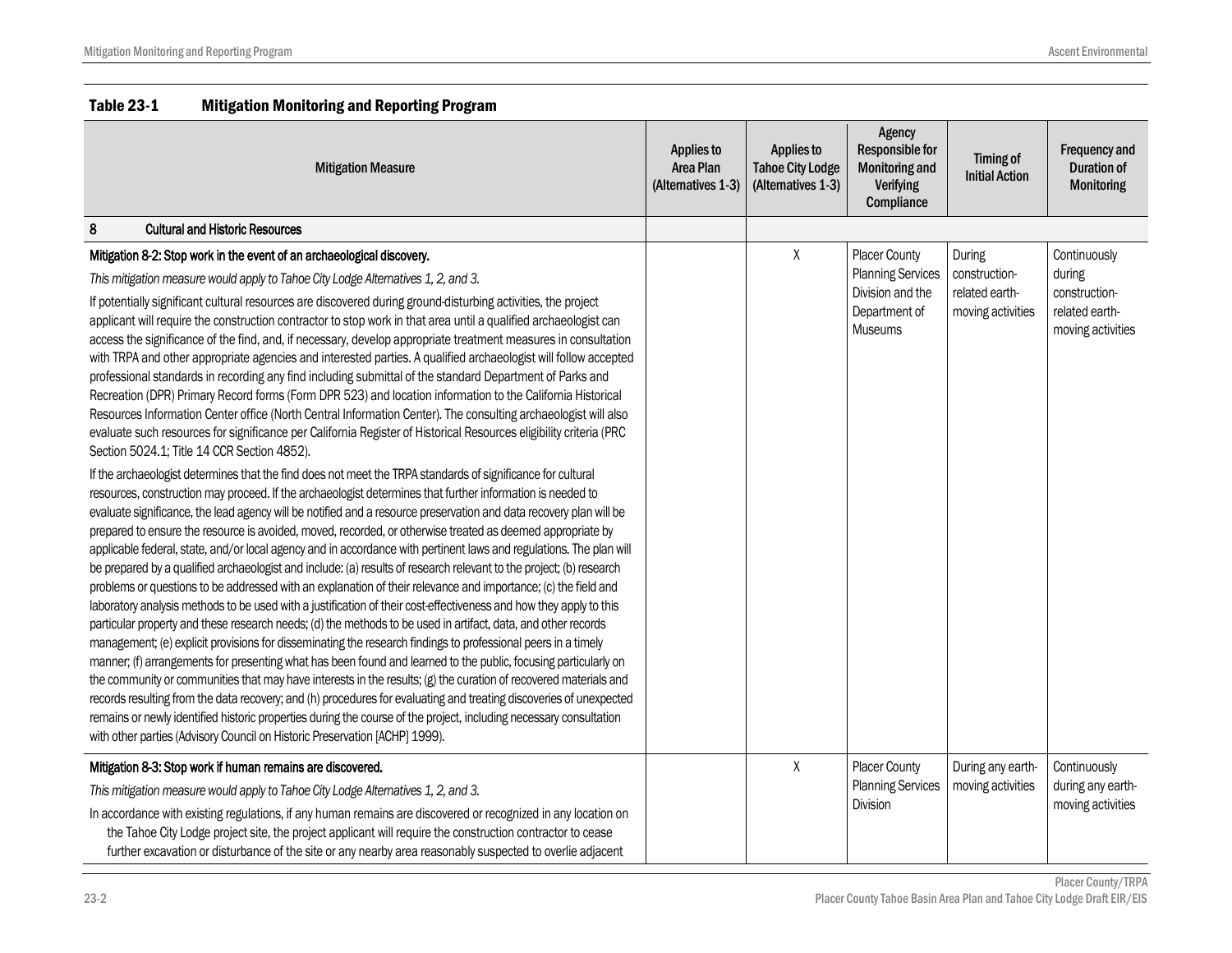|    | <b>Mitigation Measure</b>                                                                                                                                                                                                                                                                                                                                                                                                                                                                                                                                                                                                                                                                                                                                     | <b>Applies to</b><br>Area Plan<br>(Alternatives 1-3)                                             | <b>Applies to</b><br><b>Tahoe City Lodge</b><br>(Alternatives 1-3) | Agency<br><b>Responsible for</b><br>Monitoring and<br>Verifying<br>Compliance | Timing of<br><b>Initial Action</b>                                                                           | <b>Frequency and</b><br><b>Duration of</b><br><b>Monitoring</b> |
|----|---------------------------------------------------------------------------------------------------------------------------------------------------------------------------------------------------------------------------------------------------------------------------------------------------------------------------------------------------------------------------------------------------------------------------------------------------------------------------------------------------------------------------------------------------------------------------------------------------------------------------------------------------------------------------------------------------------------------------------------------------------------|--------------------------------------------------------------------------------------------------|--------------------------------------------------------------------|-------------------------------------------------------------------------------|--------------------------------------------------------------------------------------------------------------|-----------------------------------------------------------------|
|    | human remains until:                                                                                                                                                                                                                                                                                                                                                                                                                                                                                                                                                                                                                                                                                                                                          |                                                                                                  |                                                                    |                                                                               |                                                                                                              |                                                                 |
|    | a) The Placer County Coroner/Sheriff has been informed and has determined that no investigation of the<br>cause of death is required; and                                                                                                                                                                                                                                                                                                                                                                                                                                                                                                                                                                                                                     |                                                                                                  |                                                                    |                                                                               |                                                                                                              |                                                                 |
|    | b) If the remains are of Native American origin,                                                                                                                                                                                                                                                                                                                                                                                                                                                                                                                                                                                                                                                                                                              |                                                                                                  |                                                                    |                                                                               |                                                                                                              |                                                                 |
|    | 1. The descendants of the deceased Native Americans have made a recommendation to the project<br>applicant or the person responsible for the excavation work, for means of treating or disposing of, with<br>appropriate dignity, the human remains and any associated grave goods as provided in Public<br>Resources Code Section 5097.98, or                                                                                                                                                                                                                                                                                                                                                                                                                |                                                                                                  |                                                                    |                                                                               |                                                                                                              |                                                                 |
|    | 2. The Native American Heritage Commission was unable to identify a descendant or the descendant failed<br>to make a recommendation within 24 hours after being notified by the commission.                                                                                                                                                                                                                                                                                                                                                                                                                                                                                                                                                                   |                                                                                                  |                                                                    |                                                                               |                                                                                                              |                                                                 |
|    | 3.<br>The site shall be flagged and avoided during construction.                                                                                                                                                                                                                                                                                                                                                                                                                                                                                                                                                                                                                                                                                              |                                                                                                  |                                                                    |                                                                               |                                                                                                              |                                                                 |
| 9  | <b>Scenic Resources</b>                                                                                                                                                                                                                                                                                                                                                                                                                                                                                                                                                                                                                                                                                                                                       |                                                                                                  |                                                                    |                                                                               |                                                                                                              |                                                                 |
|    | Mitigation Measure 9-1: Limit visible mass near Lake Tahoe within non-contiguous project areas.                                                                                                                                                                                                                                                                                                                                                                                                                                                                                                                                                                                                                                                               | $\pmb{\chi}$                                                                                     |                                                                    | <b>Placer County</b>                                                          | Prior to approving                                                                                           | Prior to approval                                               |
|    | This mitigation measure applies to Area Plan Alternatives 1 and 3.                                                                                                                                                                                                                                                                                                                                                                                                                                                                                                                                                                                                                                                                                            |                                                                                                  |                                                                    | <b>Planning Services</b>                                                      | a project in the                                                                                             | of a project using                                              |
|    | Prior to approving a project that would use a non-contiguous project area, the county and TRPA shall revise the<br>implementing ordinance to prevent a project from increasing visible mass between SR 28 or SR 89 and Lake<br>Tahoe beyond what would be possible without the use of a non-contiguous project area. The revision to the<br>implementing ordinance shall prohibit a project that uses a non-contiguous project area from locating land<br>coverage or density on the lake side of SR 28 or SR 89 that would otherwise be allowed on the mountain side<br>of SR 28 or SR 89. This mitigation measure could be implemented by revising Section 2.09.A.3 of the Area Plan<br>implementing ordinances to include a version of the following text: | Note: Mitigation<br>measure applies<br>only to<br>Alternatives 1<br>and 3, not<br>Alternative 2. |                                                                    | Division and<br><b>TRPA</b>                                                   | <b>Placer County</b><br>portion of the<br>Tahoe Basin that<br>would use a non-<br>contiguous<br>project area | a non-contiguous<br>project area and<br>ongoing                 |
|    | Projects using a non-contiguous project area shall not increase the density or land coverage in any portions of<br>the project area that are between SR 28 or SR 89 and Lake Tahoe, beyond the limits that would apply to those<br>portions of the project area without the use of a non-contiguous project area.                                                                                                                                                                                                                                                                                                                                                                                                                                             |                                                                                                  |                                                                    |                                                                               |                                                                                                              |                                                                 |
| 10 | <b>Transportation and Circulation</b>                                                                                                                                                                                                                                                                                                                                                                                                                                                                                                                                                                                                                                                                                                                         |                                                                                                  |                                                                    |                                                                               |                                                                                                              |                                                                 |
|    | Mitigation Measure 10-1a: Construct pedestrian crossing improvements at the Grove Street/SR 28 intersection.                                                                                                                                                                                                                                                                                                                                                                                                                                                                                                                                                                                                                                                  | χ                                                                                                |                                                                    | <b>Placer County</b>                                                          | Within 2 years                                                                                               | <b>NA</b>                                                       |
|    | This mitigation measure applies to Area Plan Alternatives 1, 2, and 3.                                                                                                                                                                                                                                                                                                                                                                                                                                                                                                                                                                                                                                                                                        |                                                                                                  |                                                                    | <b>Public Works</b>                                                           | following                                                                                                    |                                                                 |
|    | As described above, pedestrian crossings, particularly near the SR 28/Grove Street intersection contribute to<br>vehicular congestion and the existing unacceptable LOS conditions at the SR 28/Grove Street intersection. To<br>reduce traffic delays on SR 28 through the Tahoe City Town Center during peak summer periods, Placer County                                                                                                                                                                                                                                                                                                                                                                                                                  |                                                                                                  |                                                                    |                                                                               | adoption of the<br>Area Plan                                                                                 |                                                                 |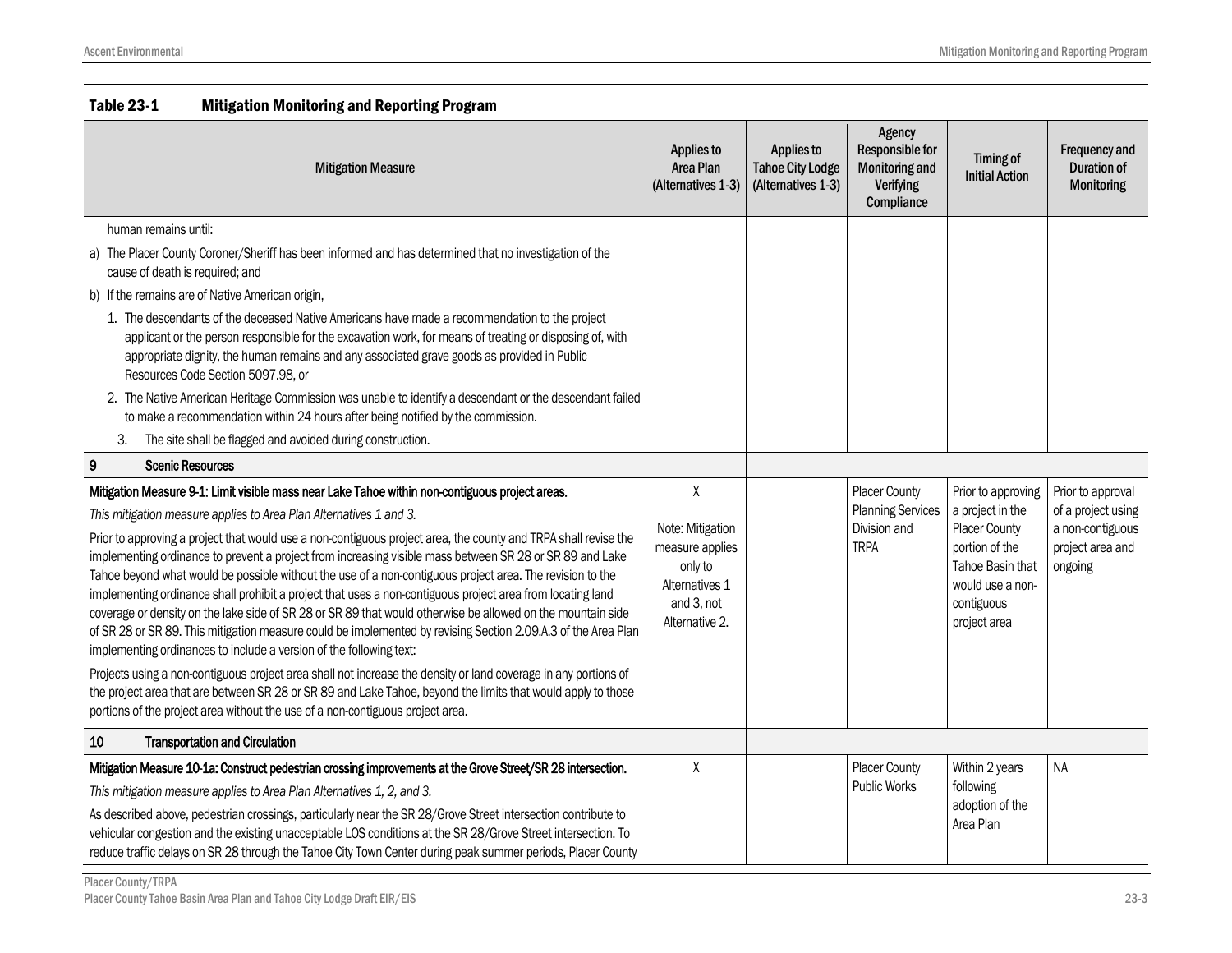| <b>Mitigation Measure</b>                                                                                                                                                                                                                                                                                                                                                                                                                                                                                                                                                                                                                                                                                                                                                                                                                                                                                                                                                                                                                                                                                                                                                                                                                                                                                                                                                                                                                                                                                                                                                                                                                                                                                                                                                      | Applies to<br>Area Plan<br>(Alternatives 1-3) | <b>Applies to</b><br><b>Tahoe City Lodge</b><br>(Alternatives 1-3)                                    | Agency<br><b>Responsible for</b><br><b>Monitoring and</b><br>Verifying<br>Compliance | Timing of<br><b>Initial Action</b>                                                                                       | Frequency and<br><b>Duration of</b><br><b>Monitoring</b> |
|--------------------------------------------------------------------------------------------------------------------------------------------------------------------------------------------------------------------------------------------------------------------------------------------------------------------------------------------------------------------------------------------------------------------------------------------------------------------------------------------------------------------------------------------------------------------------------------------------------------------------------------------------------------------------------------------------------------------------------------------------------------------------------------------------------------------------------------------------------------------------------------------------------------------------------------------------------------------------------------------------------------------------------------------------------------------------------------------------------------------------------------------------------------------------------------------------------------------------------------------------------------------------------------------------------------------------------------------------------------------------------------------------------------------------------------------------------------------------------------------------------------------------------------------------------------------------------------------------------------------------------------------------------------------------------------------------------------------------------------------------------------------------------|-----------------------------------------------|-------------------------------------------------------------------------------------------------------|--------------------------------------------------------------------------------------|--------------------------------------------------------------------------------------------------------------------------|----------------------------------------------------------|
| shall construct a pedestrian activated hybrid beacon crossing at the Grove Street and SR 28 intersection in<br>Tahoe City. The Tahoe City Mobility Plan and the Proposed Area Plan already identify this pedestrian crossing as<br>a needed improvement. Article 15.28.010 of the Placer County Code establishes a road network Capital<br>Improvement Program. The payment of traffic impact fees funds the Capital Improvement Program for area<br>roadway improvements, such as the hybrid beacon pedestrian crossing. The implementation of the hybrid<br>beacon pedestrian crossing would consolidate pedestrian crossings, which would reduce the impacts of<br>pedestrian crossings on LOS at the Grove Street/SR 28 intersection.                                                                                                                                                                                                                                                                                                                                                                                                                                                                                                                                                                                                                                                                                                                                                                                                                                                                                                                                                                                                                                      |                                               |                                                                                                       |                                                                                      |                                                                                                                          |                                                          |
| Mitigation Measure 10-1b: Establish a County Service Area Zone of Benefit to fund expansion of transit capacity.<br>This mitigation measure applies to Area Plan Alternatives 1, 2, and 3.<br>The key constraint to expanding transit capacity is the availability of ongoing transit operating subsidy funding,<br>as discussed in the recently completed System Plan Update for the Tahoe Truckee Area Regional Transit in<br>Eastern Placer County (LSC, 2016). While the proposed Area Plan includes Policy T-P-22 ("Secure adequate<br>funding for transit services so that transit is a viable transportation alternative"), this does not identify a specific<br>mechanism to assure expansion of transit services to address increased peak demand. To provide an ongoing<br>source of operating funding as well as transit bus seating capacity, Placer County shall establish one or more<br>County Service Area Zones of Benefit encompassing the developable portions of the Plan area. Ongoing annual<br>fees would be identified to fund expansion of transit capacity as necessary to expand seating capacity to<br>accommodate typical peak-period passenger loads. At a minimum, this would consist of four additional vehicle-<br>hours of transit service per day throughout the winter season on each of the following three routes: North Shore<br>(North Stateline to Tahoe City), SR 89 (Tahoe City to Squaw Valley), and SR 267 (North Stateline to Northstar),<br>as well as the expansion of transit fleet necessary to operate this additional service. Fees would be assessed on<br>all future land uses that generate an increased demand for transit services, including residential, lodging,<br>commercial, civic, and recreational land uses. | X                                             |                                                                                                       | <b>Placer County</b><br><b>Public Works</b>                                          | Within 2 years<br>following<br>adoption of the<br>Area Plan                                                              | Ongoing                                                  |
| Mitigation Measure 10-1c: Payment of traffic mitigation fees to Placer County.<br>This mitigation measure applies to Area Plan Alternatives 1, 2, and 3 and Tahoe City Lodge Alternatives 1 and 3.<br>Prior to issuance of any Placer County Building Permits, projects within the Area plan shall be subject to the<br>payment of established Placer County traffic impact fees that are in effect in this area, pursuant to applicable<br>county Ordinances and Resolutions. Traffic mitigation fees shall be required and shall be paid to the Placer<br>County Department of Public Works and Facilities subject to the County Wide Traffic Limitation Zone: Article<br>15.28.010, Placer County Code. The fees will be calculated using the information supplied. If the use or the<br>square footage changes, then the fees will change. The actual fees paid will be those in effect at the time the<br>payment occurs.                                                                                                                                                                                                                                                                                                                                                                                                                                                                                                                                                                                                                                                                                                                                                                                                                                                 | X                                             | χ<br>Note: Mitigation<br>measure applies<br>only to<br>Alternatives 1<br>and 3, not<br>Alternative 2. | <b>Placer County</b><br>Public Works                                                 | Within 2 years<br>following<br>adoption of the<br>Area Plan<br>Prior to<br>Improvement<br>Plan approval for<br>the lodge | Ongoing                                                  |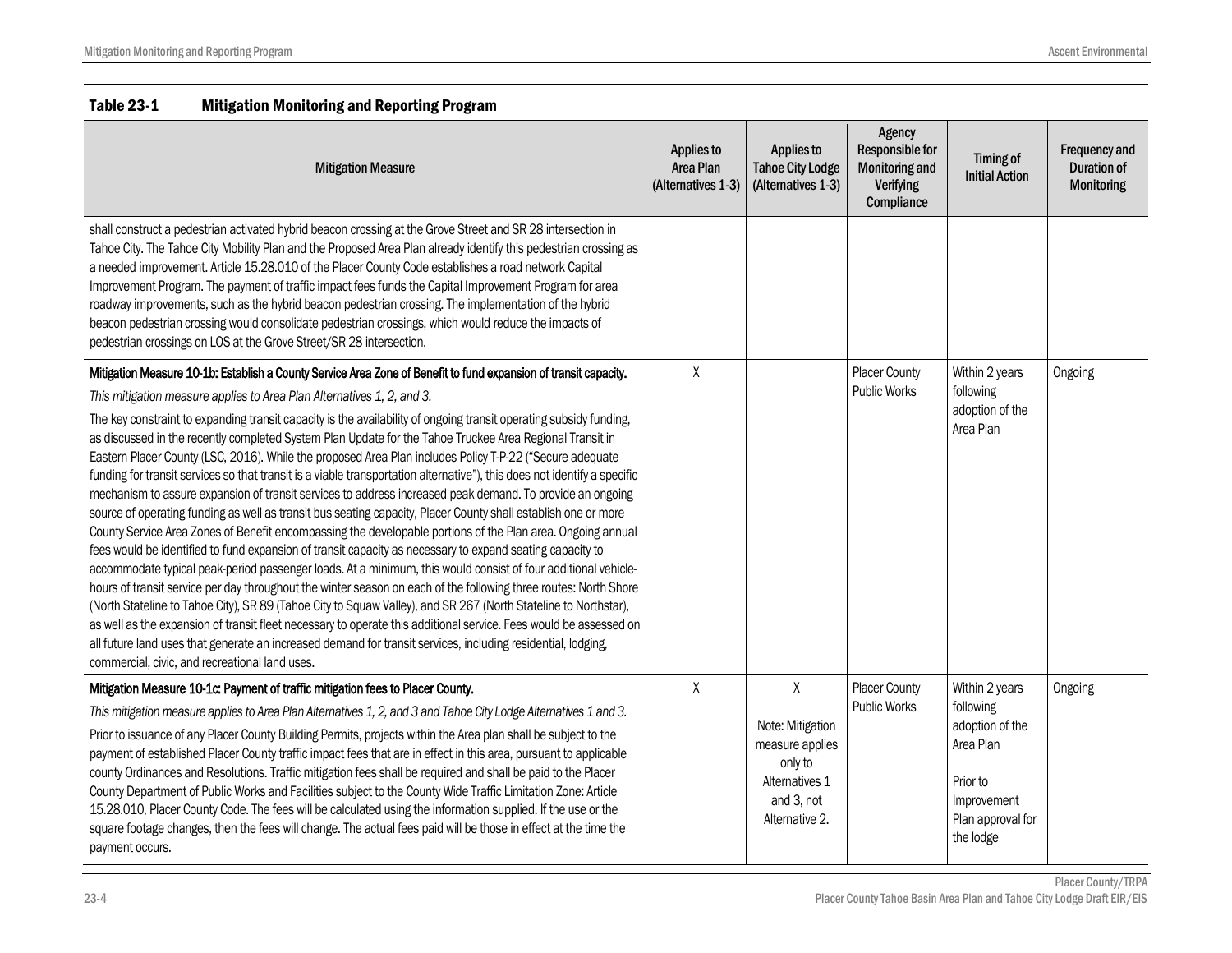| <b>Mitigation Measure</b>                                                                                                                                                                                                                                                                                                                                                                                                                                                                                                                                                                                                                                                                                                                                                                                                                                                                                                                                                                                                                                                                                                                                                                                                                                                                                                                                                                               | <b>Applies to</b><br>Area Plan<br>(Alternatives 1-3) | Applies to<br><b>Tahoe City Lodge</b><br>(Alternatives 1-3)                                                      | Agency<br><b>Responsible for</b><br><b>Monitoring and</b><br>Verifying<br>Compliance | <b>Timing of</b><br><b>Initial Action</b>                                                                                | <b>Frequency and</b><br><b>Duration of</b><br><b>Monitoring</b>                           |
|---------------------------------------------------------------------------------------------------------------------------------------------------------------------------------------------------------------------------------------------------------------------------------------------------------------------------------------------------------------------------------------------------------------------------------------------------------------------------------------------------------------------------------------------------------------------------------------------------------------------------------------------------------------------------------------------------------------------------------------------------------------------------------------------------------------------------------------------------------------------------------------------------------------------------------------------------------------------------------------------------------------------------------------------------------------------------------------------------------------------------------------------------------------------------------------------------------------------------------------------------------------------------------------------------------------------------------------------------------------------------------------------------------|------------------------------------------------------|------------------------------------------------------------------------------------------------------------------|--------------------------------------------------------------------------------------|--------------------------------------------------------------------------------------------------------------------------|-------------------------------------------------------------------------------------------|
| Mitigation Measure 10-3a: Construct and maintain a pedestrian activated hybrid beacon crossing at the Grove<br>Street/SR 28 intersection pursuant to Mitigation Measure 10-1a, create a transit service expansion funding<br>source pursuant to Mitigation Measure 10-1b, and require payment of traffic mitigation fees to Placer County<br>pursuant to Mitigation Measure 10-1c.<br>This mitigation measure applies to Area Plan Alternatives 1, 2, and 3; and Tahoe City Lodge Alternatives 1 and 3.<br>This impact would be minimized through the implementation of Mitigation Measures 10-1a, 10-1b, and 10-1c<br>described under Impact 10-1, above. These same mitigation measures would be required to address this<br>impact. In the case of Mitigation Measure 10-1b, the lodge project applicant shall be responsible for annual<br>transit fees beginning with the first year of operation. If the county service area funding program is not<br>implemented prior to the opening of the lodge, the lodge project shall pay all annual fees accrued retroactive to<br>the opening date once the program comes into effect.                                                                                                                                                                                                                                                                  | $\mathsf{X}$                                         | $\mathsf{X}$<br>Note: Mitigation<br>measure applies<br>only to<br>Alternatives 1<br>and 3, not<br>Alternative 2. | <b>Placer County</b><br><b>Public Works</b>                                          | Within 2 years<br>following<br>adoption of the<br>Area Plan<br>Prior to<br>Improvement<br>Plan approval for<br>the lodge | Ongoing                                                                                   |
| Mitigation Measure 10-3b: Obtain a Caltrans Encroachment Permit for Work within the State Highway<br>This mitigation measure applies to Area Plan Alternatives 1, 2, and 3; and Tahoe City Lodge Alternatives 1 and 3.<br>Prior to Improvement Plan approval, the applicant for any development project proposing work within the State<br>Highway right-of-way shall obtain an Encroachment Permit from Caltrans. A copy of said Permit shall be<br>provided to the Placer County Engineering and Surveying Division prior to the approval of the Improvement<br>Plans. Right-of-way dedication to the State, as required, shall be provided to accommodate the existing and<br>future highway improvements.<br>Caltrans will not issue an Encroachment Permit for work within their right-of-way for improvements (other than<br>signals, road widening, striping and signing) without first entering into a Landscape Maintenance Agreement<br>with the county. This agreement allows for private installation and maintenance of concrete curb/gutters,<br>sidewalks, trails, landscaping and irrigation within Caltrans' right-of-way. A similar agreement between the<br>county and the applicant is required prior to the county entering into the agreement with Caltrans. If applicable,<br>both of these maintenance agreements shall be executed prior to approval of the Improvement Plans. | X                                                    | X                                                                                                                | <b>Placer County</b><br>Engineering and<br>Surveying<br>Division, CalTrans           | Within 2 years<br>following<br>adoption of the<br>Area Plan<br>Prior to<br>Improvement<br>Plan approval for<br>the lodge | Completion at<br>Improvement<br>Plan approval<br>and with<br>construction, and<br>ongoing |
| Mitigation Measure 10-5: Create a transit service expansion funding source pursuant to Mitigation Measure 10-1b.<br>This mitigation measure applies to Area Plan Alternatives 1, 2, and 3.<br>This impact would be minimized through the implementation of Mitigation Measure 10-1b described under<br>Impact 10-1, above. These same mitigation measure would be required to address this impact.                                                                                                                                                                                                                                                                                                                                                                                                                                                                                                                                                                                                                                                                                                                                                                                                                                                                                                                                                                                                      | $\mathsf{X}$                                         |                                                                                                                  | <b>Placer County</b><br><b>Public Works</b>                                          | Within 2 years<br>following<br>adoption of the<br>Area Plan                                                              | Ongoing                                                                                   |
| Mitigation Measure 10-6: Expand on-site parking.<br>This mitigation measure applies to Lodge Alternative 2                                                                                                                                                                                                                                                                                                                                                                                                                                                                                                                                                                                                                                                                                                                                                                                                                                                                                                                                                                                                                                                                                                                                                                                                                                                                                              |                                                      | $\pmb{\chi}$<br>Note: Mitigation                                                                                 | <b>Placer County</b><br><b>Planning Services</b><br>Division                         | Prior to<br>Improvement<br>Plan approval                                                                                 | Completion at<br>Improvement<br>Plan approval                                             |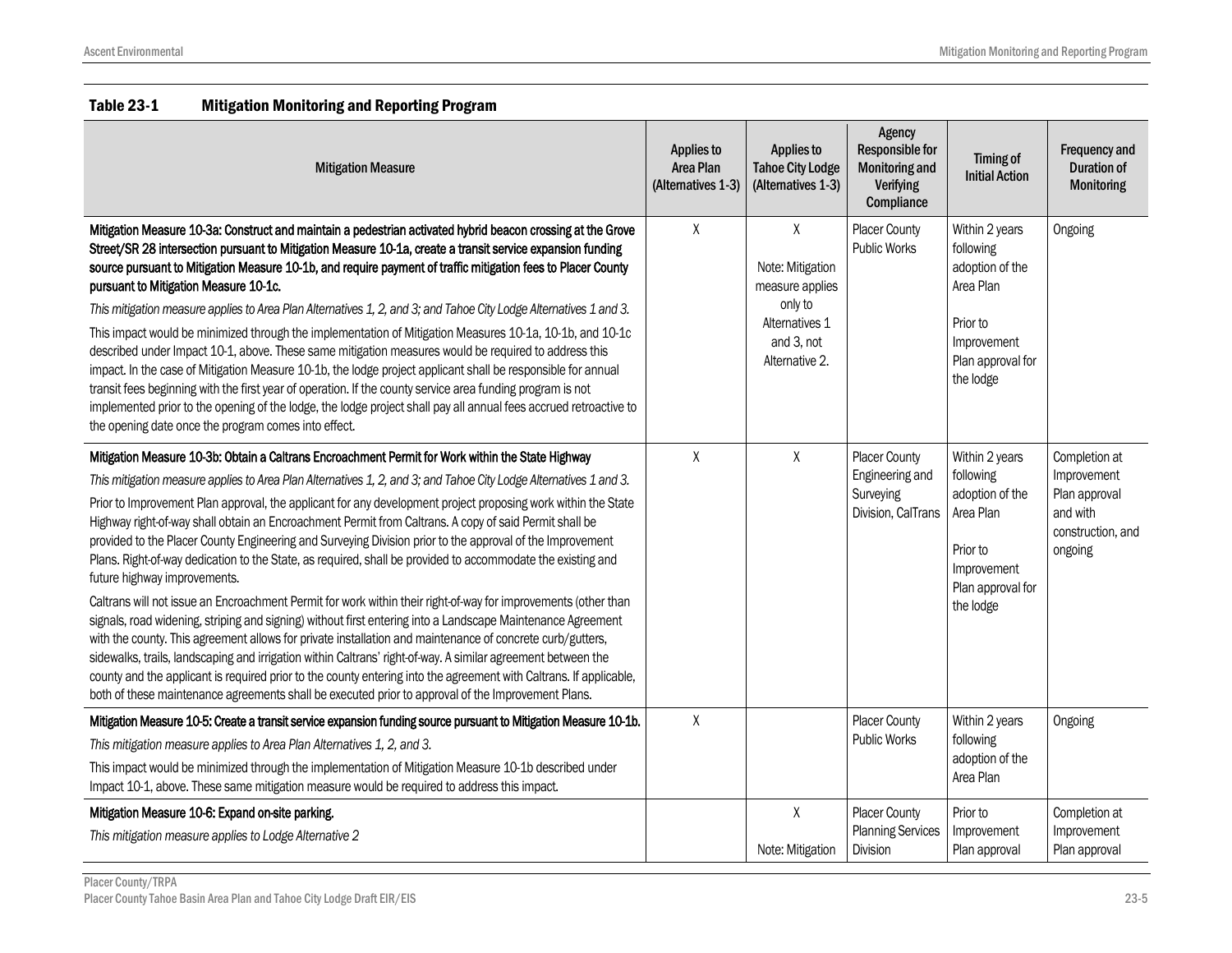| <b>Mitigation Measure</b>                                                                                                                                                                                                                                                                                                                                                                                                                                                                                                                                                                                                                                                                                                                                                                                                                                                                                                                                                                                                                                                                                                                                                                                                                                                                                                                                                                                                                                                                                                                                                                                                                                                                                                                                                                                                                                                                                              | Applies to<br>Area Plan<br>(Alternatives 1-3) | <b>Applies to</b><br><b>Tahoe City Lodge</b><br>(Alternatives 1-3)           | Agency<br><b>Responsible for</b><br><b>Monitoring and</b><br>Verifying<br>Compliance                                                                  | <b>Timing of</b><br><b>Initial Action</b>                                                   | <b>Frequency and</b><br><b>Duration of</b><br><b>Monitoring</b> |
|------------------------------------------------------------------------------------------------------------------------------------------------------------------------------------------------------------------------------------------------------------------------------------------------------------------------------------------------------------------------------------------------------------------------------------------------------------------------------------------------------------------------------------------------------------------------------------------------------------------------------------------------------------------------------------------------------------------------------------------------------------------------------------------------------------------------------------------------------------------------------------------------------------------------------------------------------------------------------------------------------------------------------------------------------------------------------------------------------------------------------------------------------------------------------------------------------------------------------------------------------------------------------------------------------------------------------------------------------------------------------------------------------------------------------------------------------------------------------------------------------------------------------------------------------------------------------------------------------------------------------------------------------------------------------------------------------------------------------------------------------------------------------------------------------------------------------------------------------------------------------------------------------------------------|-----------------------------------------------|------------------------------------------------------------------------------|-------------------------------------------------------------------------------------------------------------------------------------------------------|---------------------------------------------------------------------------------------------|-----------------------------------------------------------------|
| During the final design of the reduced-scale Lodge, revise the parking configuration and design to expand the<br>onsite parking from 82 to 85 spaces.                                                                                                                                                                                                                                                                                                                                                                                                                                                                                                                                                                                                                                                                                                                                                                                                                                                                                                                                                                                                                                                                                                                                                                                                                                                                                                                                                                                                                                                                                                                                                                                                                                                                                                                                                                  |                                               | measure applies<br>only to Alternative<br>2, not<br>Alternatives 1<br>and 3. |                                                                                                                                                       |                                                                                             | and with<br>construction                                        |
| Cumulative Mitigation Measure 10-2: Fairway Drive monitoring and traffic management program.<br>This mitigation measure applies to Area Plan Alternatives $1 - 3$ .<br>At least every 5 years, Placer County would conduct traffic counts on Fairway Drive between Bunker Drive and<br>Grove Street for a two-week period in early August (peak summer traffic season). These counts will be<br>summarized by day and by direction. If on any one day the daily two-way total traffic volume exceeds 1,700<br>vehicles, the County will implement traffic management measures to reduce diversion traffic on Fairway Drive<br>and connecting local residential streets to maintain daily two-way total traffic volumes below 2,500 vehicles.<br>Traffic management measures could include, but are not limited to: additional signage, increased traffic speed<br>enforcement, speed cushions, and turn prohibitions.<br>11<br><b>Air Quality</b>                                                                                                                                                                                                                                                                                                                                                                                                                                                                                                                                                                                                                                                                                                                                                                                                                                                                                                                                                                      | χ                                             |                                                                              | <b>Placer County</b><br><b>Public Works</b>                                                                                                           | Within 2 years<br>following<br>adoption of the<br>Area Plan                                 | Ongoing, every<br>five years                                    |
|                                                                                                                                                                                                                                                                                                                                                                                                                                                                                                                                                                                                                                                                                                                                                                                                                                                                                                                                                                                                                                                                                                                                                                                                                                                                                                                                                                                                                                                                                                                                                                                                                                                                                                                                                                                                                                                                                                                        |                                               |                                                                              |                                                                                                                                                       |                                                                                             |                                                                 |
| Mitigation Measure 11-2a: Reduce short-term construction-generated emissions of ROG, NO <sub>X</sub> , and PM <sub>10</sub> .<br>Mitigation Measure 11-2 is required for Area Plan Alternatives 1, 2, and 3.<br>Proponents of individual land use development projects in the Plan area subject to TRPA and/or CEQA<br>environmental review shall be required to demonstrate that construction-related emissions of ROG, NO <sub>x</sub> , and<br>PM <sub>10</sub> for each project would be less than PCAPCD's significance standards of 82 lb/day. Every project applicant<br>shall require its prime construction contractor to implement the following measures:<br>Submit to PCAPCD a comprehensive inventory (e.g., make, model, year, emission rating) of all the<br>$\blacktriangle$<br>heavy-duty off-road equipment (50 horsepower of greater) that would be used for 40 or more<br>hours, in aggregate, during a construction season. If any new equipment is added after submission<br>of the inventory, the prime contractor shall contact PCAPCD before the new equipment is used. At<br>least three business days before the use of subject heavy-duty off-road equipment, the project<br>representative shall provide PCAPCD with the anticipated construction timeline including start date,<br>name, and phone number of the property owner, project manager, and onsite foreman;<br>Before approval of Grading or Improvement Plans, whichever occurs first, the prime contractor shall<br>◢<br>submit for PCAPCD approval, a written calculation demonstrating that the heavy-duty (> 50<br>horsepower) off-road vehicles to be used in the construction project, including owned, leased, and<br>subcontractor vehicles, will achieve a project wide fleet-average 20 percent reduction in NOX<br>emissions as compared to ARB statewide fleet average emissions. Acceptable options for reducing | Χ                                             |                                                                              | <b>Placer County</b><br><b>Planning Services</b><br>Division, TRPA,<br>and Placer<br><b>County Air</b><br><b>Pollution Control</b><br><b>District</b> | At least three<br>business days<br>prior to the use of<br>heavy-duty off-<br>road equipment | Prior to each<br>construction<br>season and<br>ongoing          |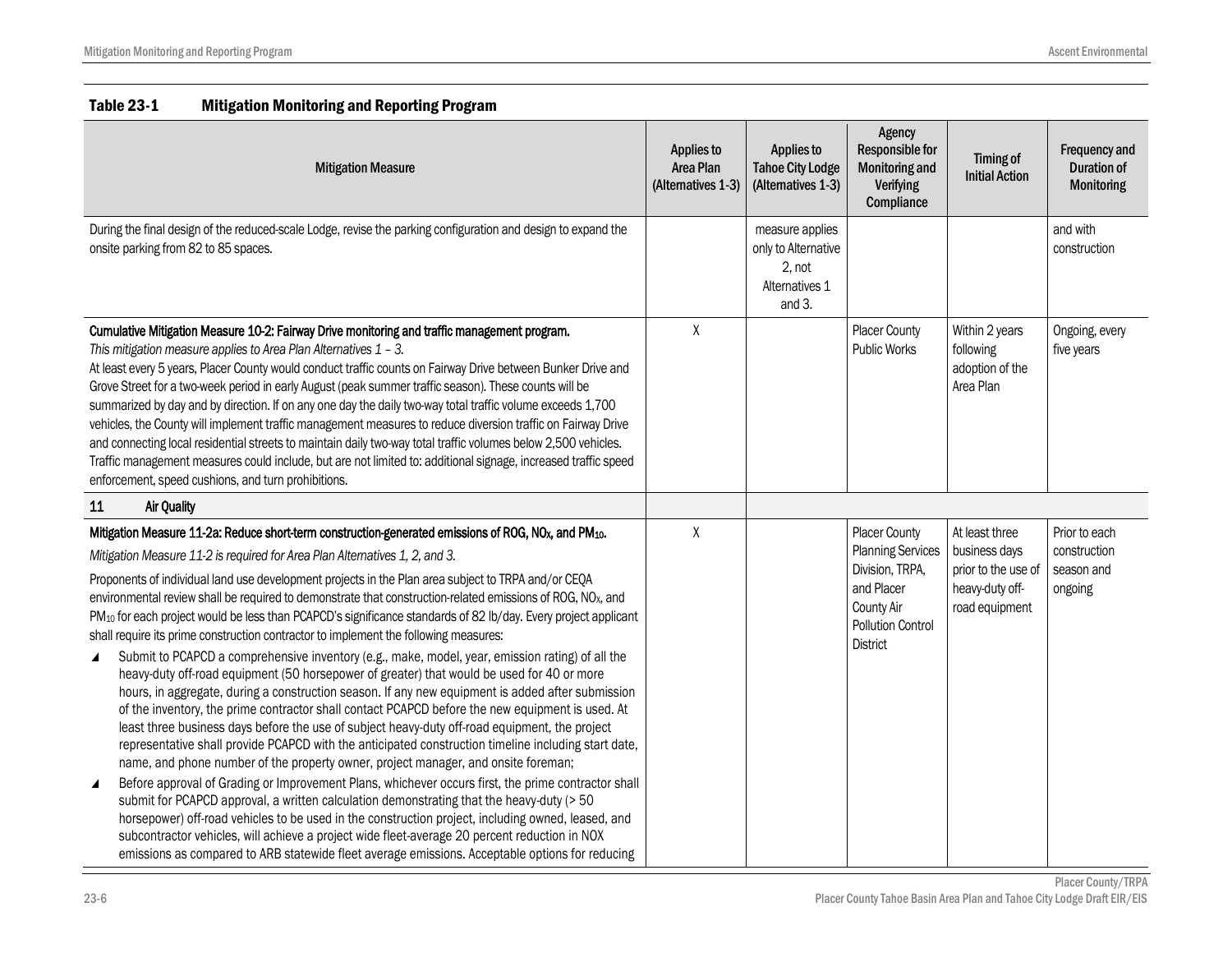| <b>Mitigation Measure</b>                                                                                                                                                                                                                                                                                                                                                                                                                                                                                                                                                                                                                                                                                                                                                                                                                                                                                                                                                                                                                                                                                                                                                                                                                                                                                                                                                                                                                                                                                                                                                                                                                                                                                                                                                                                                                                                                                                                                                                                                                       | Applies to<br>Area Plan<br>(Alternatives 1-3) | <b>Applies to</b><br><b>Tahoe City Lodge</b><br>(Alternatives 1-3)                                              | Agency<br><b>Responsible for</b><br><b>Monitoring and</b><br>Verifying<br>Compliance | Timing of<br><b>Initial Action</b>       | <b>Frequency and</b><br><b>Duration of</b><br>Monitoring                   |
|-------------------------------------------------------------------------------------------------------------------------------------------------------------------------------------------------------------------------------------------------------------------------------------------------------------------------------------------------------------------------------------------------------------------------------------------------------------------------------------------------------------------------------------------------------------------------------------------------------------------------------------------------------------------------------------------------------------------------------------------------------------------------------------------------------------------------------------------------------------------------------------------------------------------------------------------------------------------------------------------------------------------------------------------------------------------------------------------------------------------------------------------------------------------------------------------------------------------------------------------------------------------------------------------------------------------------------------------------------------------------------------------------------------------------------------------------------------------------------------------------------------------------------------------------------------------------------------------------------------------------------------------------------------------------------------------------------------------------------------------------------------------------------------------------------------------------------------------------------------------------------------------------------------------------------------------------------------------------------------------------------------------------------------------------|-----------------------------------------------|-----------------------------------------------------------------------------------------------------------------|--------------------------------------------------------------------------------------|------------------------------------------|----------------------------------------------------------------------------|
| emissions may include use of late-model engines, low-emission diesel products, alternative fuels,<br>engine retrofit technology, after-treatment products, and/or other options as they become<br>available. The calculation shall be provided using PCAPCD's Construction Mitigation Calculator;<br>Use existing power sources (e.g., power poles) or clean fuel (e.g., gasoline, biodiesel, natural gas)<br>◢<br>generators during construction rather than temporary diesel power generators to the extent<br>feasible:<br>During construction, minimize idling time to a maximum of 5 minutes for all diesel powered<br>◢<br>equipment; and/or<br>Post signs in the designated queuing areas of the construction site to remind off-road equipment<br>◢<br>operators that idling is limited to a maximum of 5 minutes.<br>Every project applicant shall require additional measures, as necessary, to ensure that construction-related<br>emissions would not exceed PCAPCD's significance standards for of ROG, NO <sub>x</sub> , and PM <sub>10</sub> of 82 lb/day. These<br>additional measures may include, but are not limited to, the following:<br>Use of Tier 3 or better engines for construction equipment,<br>◢<br>Use of no- or low-solids content (i.e., no- or low-VOC) architectural coatings that meet or exceed the<br>$\blacktriangle$<br>VOC-requirements of PCAPCD Rule 218. Implementation of this measure would reduce ROG<br>emissions from architectural coating by 90 percent, and/or<br>Participate in PCAPCD's offsite mitigation program, the Land Use Air Quality Mitigation Fund, by<br>◢<br>paying the equivalent amount of fees for the project's contribution of ROG or NO <sub>x</sub> that exceeds the<br>82 lb/day significance criteria, or the equivalent as approved by PCAPCD. The applicable fee rates<br>of the program change over time. The actual amount to be paid shall be determined, and satisfied<br>per current guidelines, at the time of approval of the Grading or Improvement Plans. |                                               |                                                                                                                 |                                                                                      |                                          |                                                                            |
| Mitigation Measure 11-2b: Reduce short-term construction-generated emissions of ROG<br>Mitigation Measure 11-2 is required for Lodge Alternatives 1 and 3.<br>The applicant for the lodge project shall require its prime construction contractor to implement measures to<br>ensure that construction-generated emissions of ROG would not exceed PCAPCD's significance standard of 82<br>Ib/day. Measures to ensure maximum daily emissions of ROG would not exceed 82 lb/day include, but are not<br>limited to, the following:<br>Use of no- or low-solids content (i.e., no- or low-VOC) architectural coatings that meet or exceed the<br>$\blacktriangle$<br>VOC-requirements of PCAPCD Rule 218. Implementation of this measure would reduce ROG<br>emissions from architectural coating by 90 percent;<br>Use existing power sources (e.g., power poles) or clean fuel (e.g., biodiesel, natural gas) generators<br>◢                                                                                                                                                                                                                                                                                                                                                                                                                                                                                                                                                                                                                                                                                                                                                                                                                                                                                                                                                                                                                                                                                                                  |                                               | $\mathsf{X}$<br>Note: Mitigation<br>measure applies<br>only to<br>Alternatives 1<br>and 3, not<br>Alternative 2 | <b>TRPA and Placer</b><br>County Air<br><b>Pollution Control</b><br><b>District</b>  | Prior to<br>Improvement<br>Plan approval | During review of<br>Improvement<br>Plans<br>Ongoing during<br>construction |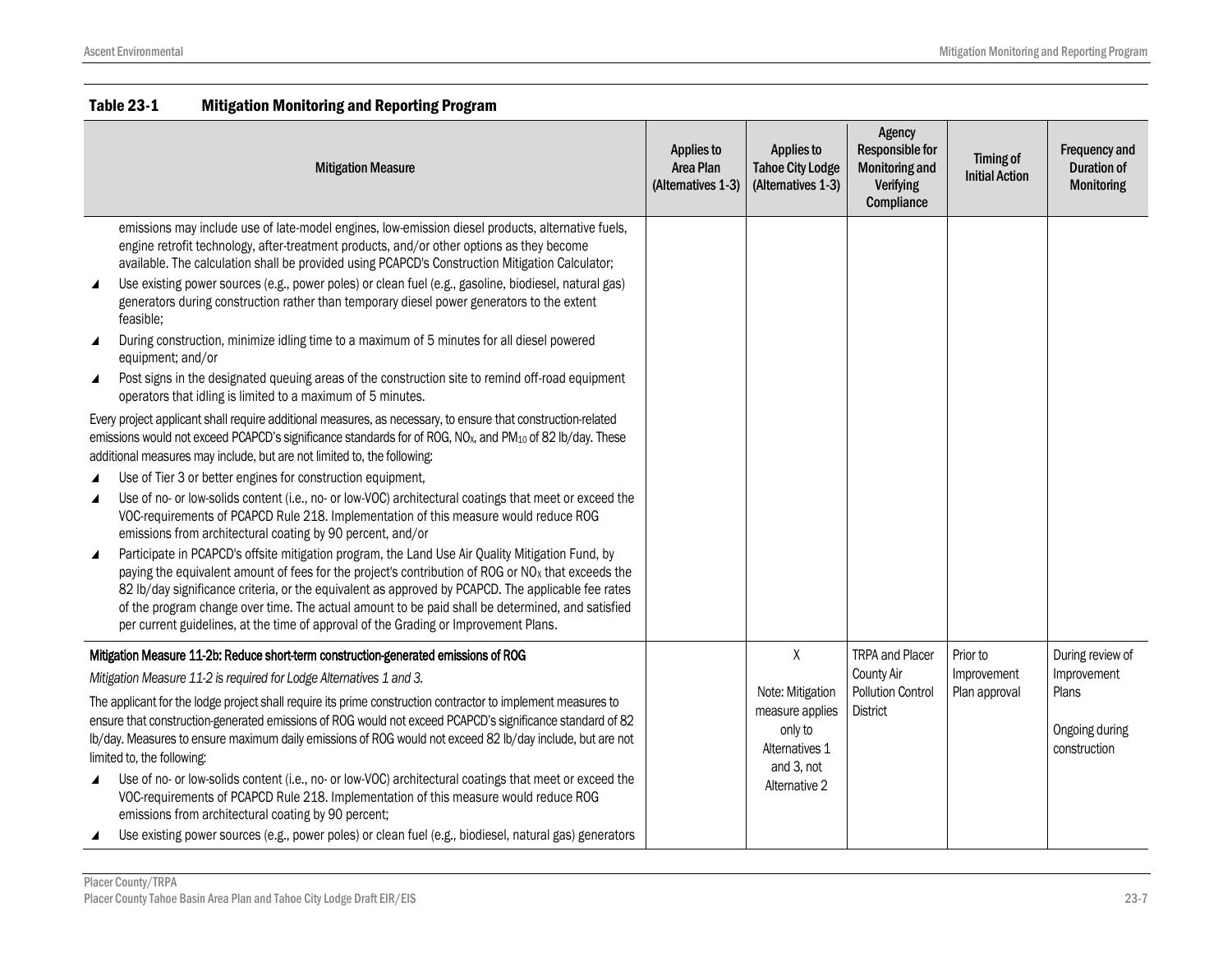|                  | <b>Mitigation Measure</b>                                                                                                                                                                                                                                                                                                                                                                                                                                                                         | <b>Applies to</b><br>Area Plan<br>(Alternatives 1-3) | Applies to<br><b>Tahoe City Lodge</b><br>(Alternatives 1-3) | Agency<br><b>Responsible for</b><br><b>Monitoring and</b><br><b>Verifying</b><br>Compliance | <b>Timing of</b><br><b>Initial Action</b> | <b>Frequency and</b><br><b>Duration of</b><br><b>Monitoring</b> |
|------------------|---------------------------------------------------------------------------------------------------------------------------------------------------------------------------------------------------------------------------------------------------------------------------------------------------------------------------------------------------------------------------------------------------------------------------------------------------------------------------------------------------|------------------------------------------------------|-------------------------------------------------------------|---------------------------------------------------------------------------------------------|-------------------------------------------|-----------------------------------------------------------------|
|                  | during construction rather than temporary diesel power generators to the extent feasible;                                                                                                                                                                                                                                                                                                                                                                                                         |                                                      |                                                             |                                                                                             |                                           |                                                                 |
|                  | During construction, minimize idling time to a maximum of 5 minutes for all diesel powered<br>equipment;                                                                                                                                                                                                                                                                                                                                                                                          |                                                      |                                                             |                                                                                             |                                           |                                                                 |
| $\blacktriangle$ | Post signs in the designated queuing areas of the construction site to remind off-road equipment<br>operators that idling is limited to a maximum of 5 minutes;                                                                                                                                                                                                                                                                                                                                   |                                                      |                                                             |                                                                                             |                                           |                                                                 |
| ◢                | Use of Tier 3 or better engines for construction equipment; and/or                                                                                                                                                                                                                                                                                                                                                                                                                                |                                                      |                                                             |                                                                                             |                                           |                                                                 |
| ◢                | Participate in PCAPCD's offsite mitigation program, the Land Use Air Quality Mitigation Fund, by<br>paying the equivalent amount of fees for the project's contribution of ROG that exceeds the 82<br>Ib/day significance criteria, or the equivalent as approved by PCAPCD. The applicable fee rates of<br>the program change over time. The actual amount to be paid shall be determined, and satisfied per<br>current guidelines, at the time of approval of the Grading or Improvement Plans. |                                                      |                                                             |                                                                                             |                                           |                                                                 |
|                  | Prior to initiating construction, the applicant shall receive written approval by PCAPCD that its selected<br>measures are sufficient for ensuring the construction-related ROG emissions would not exceed 82 lb/day.                                                                                                                                                                                                                                                                             |                                                      |                                                             |                                                                                             |                                           |                                                                 |
|                  | Mitigation Measure 11-5: Reduce short-term construction-generated TAC emissions                                                                                                                                                                                                                                                                                                                                                                                                                   | χ                                                    |                                                             | <b>TRPA and Placer</b>                                                                      | Within 12 months                          | Ongoing during                                                  |
|                  | Mitigation Measure 11-5 is required for Area Plan Alternatives 1, 2, and 3.                                                                                                                                                                                                                                                                                                                                                                                                                       |                                                      |                                                             | County Air                                                                                  | of adoption of the                        | project-specific                                                |
|                  | TRPA shall require proponents of every individual land use development project proposed in the Plan area to<br>demonstrate that its construction activities would follow PCAPCD's recommended BMPs. To ensure sensitive<br>receptors are not exposed to substantial TAC concentrations, every project applicant shall require its prime<br>construction contractor to implement the following measures prior to project approval:                                                                 |                                                      |                                                             | <b>Pollution Control</b><br><b>District</b>                                                 | Area Plan                                 | environmental<br>review                                         |
| $\blacktriangle$ | Work with PCAPCD staff to determine if project construction would result in release of diesel<br>emissions in areas with potential for human exposure, even if overall emissions would be low.<br>Factors considered by PCAPCD when determining significance of a project include the expected<br>emissions from diesel equipment including operation time, location of the project, and distance to<br>sensitive receptors. (PCAPCD 2012:2-6).                                                   |                                                      |                                                             |                                                                                             |                                           |                                                                 |
| ◢                | Use PCAPCD's guidance to determine whether construction of an individual project would require<br>detailed evaluation with a health risk assessment (HRA) (PCAPCD 2012: Appendix E). If an HRA is<br>required, model emissions, determine exposures, and calculate risk associated with health<br>impacts, per PCAPCD guidance. Coordinate with PCAPCD to determine the significance of the<br>estimated health risks.                                                                            |                                                      |                                                             |                                                                                             |                                           |                                                                 |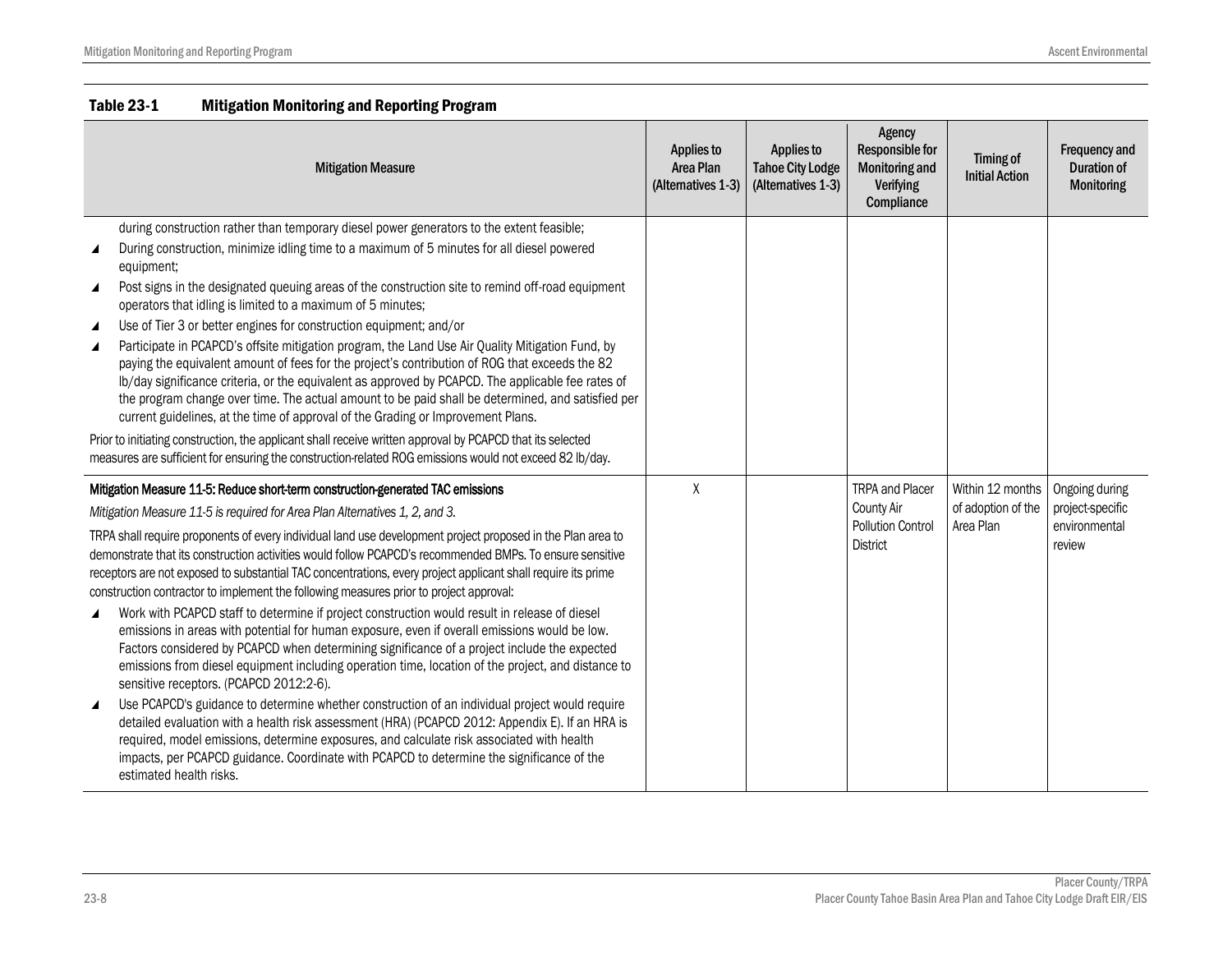| <b>Mitigation Measure</b>                                                                                                                                                                                                                                                                                                                                                                                                                                                                                                                                                                                                                                                                                                                                                                                                                                                                                                                                                                                                                                                                                                                                                                                                                | <b>Applies to</b><br>Area Plan<br>(Alternatives 1-3) | <b>Applies to</b><br><b>Tahoe City Lodge</b><br>(Alternatives 1-3) | Agency<br><b>Responsible for</b><br>Monitoring and<br>Verifying<br>Compliance       | Timing of<br><b>Initial Action</b>                     | <b>Frequency and</b><br><b>Duration of</b><br><b>Monitoring</b> |
|------------------------------------------------------------------------------------------------------------------------------------------------------------------------------------------------------------------------------------------------------------------------------------------------------------------------------------------------------------------------------------------------------------------------------------------------------------------------------------------------------------------------------------------------------------------------------------------------------------------------------------------------------------------------------------------------------------------------------------------------------------------------------------------------------------------------------------------------------------------------------------------------------------------------------------------------------------------------------------------------------------------------------------------------------------------------------------------------------------------------------------------------------------------------------------------------------------------------------------------|------------------------------------------------------|--------------------------------------------------------------------|-------------------------------------------------------------------------------------|--------------------------------------------------------|-----------------------------------------------------------------|
| 12<br><b>Greenhouse Gas Emissions and Climate Change</b>                                                                                                                                                                                                                                                                                                                                                                                                                                                                                                                                                                                                                                                                                                                                                                                                                                                                                                                                                                                                                                                                                                                                                                                 |                                                      |                                                                    |                                                                                     |                                                        |                                                                 |
| Mitigation Measure 12-1: Implement all feasible energy, water, transportation, and vegetation measures<br>recommended by PCAPCD.                                                                                                                                                                                                                                                                                                                                                                                                                                                                                                                                                                                                                                                                                                                                                                                                                                                                                                                                                                                                                                                                                                         | $\pmb{\chi}$                                         |                                                                    | <b>Placer County</b><br><b>Planning Services</b>                                    | Prior to<br>discretionary                              | Completion at the<br>time of approvals                          |
| The following mitigation measure is required for Area Plan Alternatives 1, 2, and 3.                                                                                                                                                                                                                                                                                                                                                                                                                                                                                                                                                                                                                                                                                                                                                                                                                                                                                                                                                                                                                                                                                                                                                     |                                                      |                                                                    | Division and                                                                        | approvals for new                                      | for new                                                         |
| Require, as feasible, new construction to implement energy, water, transportation, and vegetation measures<br>recommended by PCAPCD available in Appendix F-1 of the District's CEQA Handbook. This would apply to new<br>construction occurring under the Area Plan, including the proposed lodge project. Also, initiate a funding<br>program to apply these measures to existing facilities within the Plan area, as feasible (PCAPCD 2012).                                                                                                                                                                                                                                                                                                                                                                                                                                                                                                                                                                                                                                                                                                                                                                                          |                                                      |                                                                    | Placer County Air<br><b>Pollution Control</b><br>District                           | construction                                           | construction and<br>ongoing during<br>construction              |
| These recommended measures include, but are not limited to:                                                                                                                                                                                                                                                                                                                                                                                                                                                                                                                                                                                                                                                                                                                                                                                                                                                                                                                                                                                                                                                                                                                                                                              |                                                      |                                                                    |                                                                                     |                                                        |                                                                 |
| Installing Tank-less or Energy Efficiency water heaters (E5)<br>Ζ<br>Installing solar water heaters (E3)<br>◢<br>Installing energy efficient roofing (E4)<br>◢<br>Require Energy Star-rated appliances in new construction (E9)<br>◢<br>Pre-Plumb new construction for Solar Energy and design for load (E12)<br>◢<br>Install low-flow water fixtures (W1)<br>◢<br>Use reclaimed water for irrigation (W3)<br>◢<br>Provide bus shelters and lanes and provide bike parking (T1, T2, and T3)<br>Z<br>Plant drought tolerant plants (V2)<br>$\blacktriangle$<br>Prohibit gas-powered landscaping equipment (V3)<br>Z                                                                                                                                                                                                                                                                                                                                                                                                                                                                                                                                                                                                                       |                                                      |                                                                    |                                                                                     |                                                        |                                                                 |
| 13<br><b>Noise</b>                                                                                                                                                                                                                                                                                                                                                                                                                                                                                                                                                                                                                                                                                                                                                                                                                                                                                                                                                                                                                                                                                                                                                                                                                       |                                                      |                                                                    |                                                                                     |                                                        |                                                                 |
| Mitigation Measure 13-3: Implement measures to avoid exposure of off-site buildings to levels of ground<br>vibration that could result in structural damage and to minimize the level of human annoyance.<br>The following mitigation measure applies to Lodge Alternatives 1, 2, and 3.<br>The Tahoe City Lodge project applicant shall ensure that off-site buildings will not be exposed to construction-<br>generated ground vibration levels that exceed the Caltrans-recommended standard of 0.2 inch/second PPV for<br>evaluating structural damage. The project applicant shall also ensure that off-site buildings will not be exposed<br>to ground vibration levels that exceed FTA's human response standard of 83 VdB for commercial buildings.<br>The project applicant shall hire a California-registered geotechnical engineer to perform a site-specific study of<br>the geotechnical conditions at and around the lodge site. The study shall determine the propagation rate of<br>ground vibration in the area, taking into account local soil conditions, the age of the nearby buildings, and other<br>factors. The study shall determine whether nearby structures and buildings could experience structural damage |                                                      | X                                                                  | <b>Placer County</b><br><b>Planning Services</b><br>Division, TRPA,<br>and Caltrans | During project-<br>specific<br>environmental<br>review | <b>NA</b>                                                       |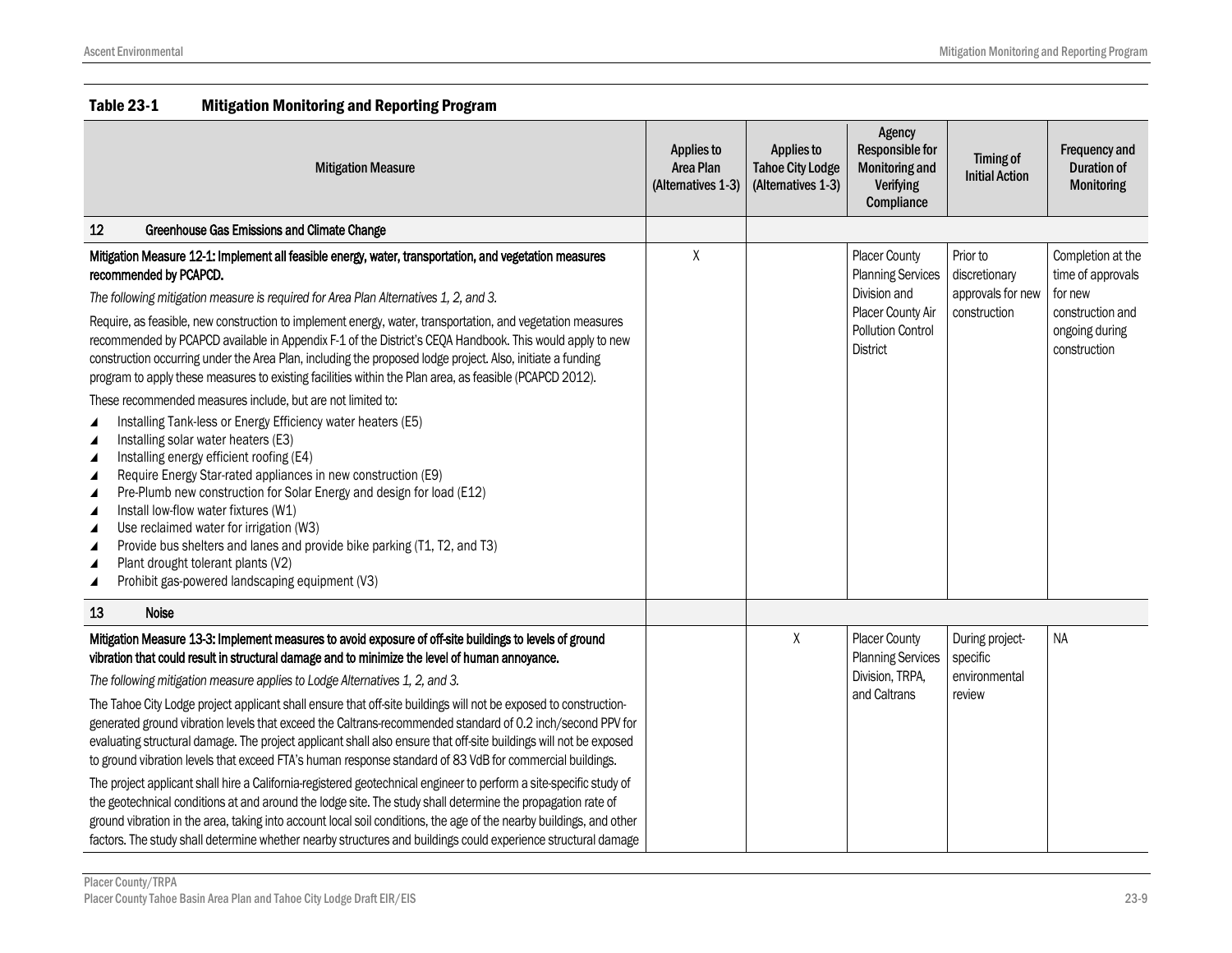| <b>Mitigation Measure</b>                                                                                                                                                                                                                                                                                                                                                                                                                                                                                                                                                                                                                                                                                                      | <b>Applies to</b><br>Area Plan<br>(Alternatives 1-3) | <b>Applies to</b><br><b>Tahoe City Lodge</b><br>(Alternatives 1-3) | Agency<br><b>Responsible for</b><br>Monitoring and<br>Verifying<br>Compliance | <b>Timing of</b><br><b>Initial Action</b> | <b>Frequency and</b><br><b>Duration of</b><br><b>Monitoring</b> |
|--------------------------------------------------------------------------------------------------------------------------------------------------------------------------------------------------------------------------------------------------------------------------------------------------------------------------------------------------------------------------------------------------------------------------------------------------------------------------------------------------------------------------------------------------------------------------------------------------------------------------------------------------------------------------------------------------------------------------------|------------------------------------------------------|--------------------------------------------------------------------|-------------------------------------------------------------------------------|-------------------------------------------|-----------------------------------------------------------------|
| from the types of demolition and construction activities that would take place and the types of heavy equipment<br>that will be used.                                                                                                                                                                                                                                                                                                                                                                                                                                                                                                                                                                                          |                                                      |                                                                    |                                                                               |                                           |                                                                 |
| The study shall identify detailed site-specific measures to lessen the potential for structural damage and to<br>reduce the potential for negative human response from ground vibration generated by demolition and<br>construction activities and the project applicant shall require construction contractor(s) to implement the<br>measures identified in the study. Such measures shall include, but are not limited to, the following:<br>All heavy equipment used within a specified distance of offsite buildings shall have a reference<br>◢<br>vibration level no greater than a limit determined by the geotechnical investigation necessary to<br>avoid structural damage and to minimize negative human responses; |                                                      |                                                                    |                                                                               |                                           |                                                                 |
| Equipment, debris piles, and building materials shall not be staged or stored within 34 feet of any<br>◢<br>off-site buildings;                                                                                                                                                                                                                                                                                                                                                                                                                                                                                                                                                                                                |                                                      |                                                                    |                                                                               |                                           |                                                                 |
| All construction equipment on shall be operated as far away from vibration-sensitive sites as<br>◢<br>reasonably possible;                                                                                                                                                                                                                                                                                                                                                                                                                                                                                                                                                                                                     |                                                      |                                                                    |                                                                               |                                           |                                                                 |
| Earth moving, ground-disturbance, and truck loading activities shall be phased so as not to occur<br>◢<br>simultaneously in areas close to off-site buildings. The total vibration level produced could be<br>substantially less when each vibration source operated close to off-site buildings is operated<br>separately;                                                                                                                                                                                                                                                                                                                                                                                                    |                                                      |                                                                    |                                                                               |                                           |                                                                 |
| The project applicant shall designate a disturbance coordinator and post that person's telephone<br>◢<br>number conspicuously around the locations where pile driving would be performed. The<br>disturbance coordinator shall receive all public complaints and be responsible for determining the<br>cause of the complaint and implementing any feasible measures to alleviate the problem. The<br>contact information of the disturbance coordinator shall also be provided to the owners of all<br>properties for which a pre-inspection survey is performed; and                                                                                                                                                         |                                                      |                                                                    |                                                                               |                                           |                                                                 |
| The project applicant shall also provide advanced notice to owners of all buildings and structures<br>located within 43 feet of any portion of the Lodge site where demolition or construction activity<br>would take place. This noticing shall inform property owners when and where construction<br>equipment would be operated and the types of measures being implemented to lessen the impact<br>at potentially affected receptors. This noticing shall also provide the contact information for the<br>designated disturbance coordinator.                                                                                                                                                                              |                                                      |                                                                    |                                                                               |                                           |                                                                 |
| If determined necessary by the geotechnical Engineer based on his/her assessment of the propagation rate of<br>the local soils, this study shall also include a geotechnical inspection of all buildings and structures located<br>within 50 feet of where demolition and construction activities would occur. The inspection shall document pre-<br>existing conditions, including any pre-existing structural damage. The pre-inspection survey of the buildings shall                                                                                                                                                                                                                                                       |                                                      |                                                                    |                                                                               |                                           |                                                                 |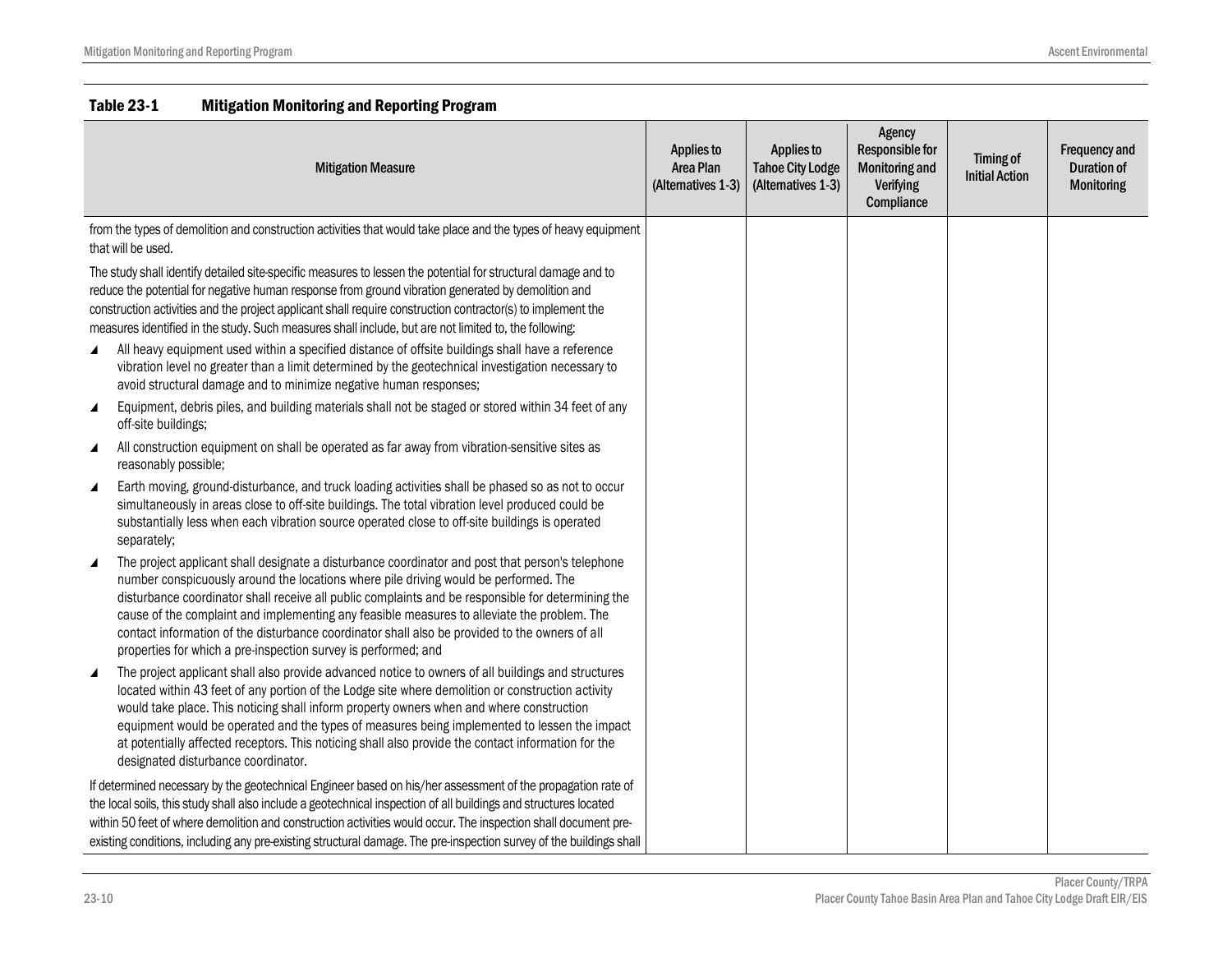| <b>Mitigation Measure</b>                                                                                                                                                                                                                                                                                                                                                                                                                                                                                                                                                                                                                                                                                                                                                                                                                                                   | Applies to<br>Area Plan<br>(Alternatives 1-3) | <b>Applies to</b><br><b>Tahoe City Lodge</b><br>(Alternatives 1-3)           | Agency<br><b>Responsible for</b><br><b>Monitoring and</b><br>Verifying<br>Compliance | Timing of<br><b>Initial Action</b>          | <b>Frequency and</b><br><b>Duration of</b><br><b>Monitoring</b> |                                                                  |
|-----------------------------------------------------------------------------------------------------------------------------------------------------------------------------------------------------------------------------------------------------------------------------------------------------------------------------------------------------------------------------------------------------------------------------------------------------------------------------------------------------------------------------------------------------------------------------------------------------------------------------------------------------------------------------------------------------------------------------------------------------------------------------------------------------------------------------------------------------------------------------|-----------------------------------------------|------------------------------------------------------------------------------|--------------------------------------------------------------------------------------|---------------------------------------------|-----------------------------------------------------------------|------------------------------------------------------------------|
| be completed with the use of photographs, videotape, or visual inventory, and shall include inside and outside<br>locations. All existing cracks in walls, floors, driveways shall be documented with sufficient detail for comparison<br>during and upon completion of Lodge construction to determine whether new actual vibration damage has<br>occurred. The results of both surveys shall be provided to the project applicant for review and acceptance of<br>conclusions. Should damage occur during construction, construction operations shall be halted until the<br>problem activity can be identified. Once identified, the problem activity shall be modified to eliminate the<br>problem and protect the adjacent buildings. Any damage to nearby buildings shall be repaired back to the pre-<br>existing condition at the expense of the project applicant. |                                               |                                                                              |                                                                                      |                                             |                                                                 |                                                                  |
| Mitigation Measure 13-5: Implement measures to ensure compliance with exceedance of Placer County Noise<br>Ordinance Standards at nearby residential land uses.                                                                                                                                                                                                                                                                                                                                                                                                                                                                                                                                                                                                                                                                                                             |                                               | X                                                                            |                                                                                      | <b>Placer County</b><br><b>Public Works</b> | Prior to issuance<br>of building                                | Completion at the<br>time of Public                              |
| The following mitigation measure applies to Lodge Alternatives 1 and 3.                                                                                                                                                                                                                                                                                                                                                                                                                                                                                                                                                                                                                                                                                                                                                                                                     |                                               | Note: Mitigation                                                             |                                                                                      | permits                                     | Works approval<br>of the ground                                 |                                                                  |
| The Tahoe City Public Utility District shall prohibit outdoor events near the clubhouse or on the golf course<br>between the hours of 10:00 p.m. and 7:00 a.m. The Tahoe City Public Utility District shall ensure that Placer<br>County Noise Ordinance standards of 50 dB $L_{eq}$ and 65 dB $L_{max}$ are not exceeded at the property line of nearby<br>residences between the hours of 7:00 a.m. and 10:00 p.m. Subwoofers shall not be used in amplified sound<br>systems at outdoor events.                                                                                                                                                                                                                                                                                                                                                                          |                                               | measure applies<br>only to<br>Alternatives 1<br>and 3, not<br>Alternative 2. |                                                                                      |                                             |                                                                 | vibration study<br>and ongoing<br>during project<br>construction |
| Sound level measurements shall be conducted at the property line of the closest residential land use during the<br>sound testing of the amplified sound system prior to each outdoor event. The sound level meter used for the<br>sound level measurements should meet a minimum Type 2 compliance and be fitted with the manufacturer's<br>windscreen and calibrated before use.                                                                                                                                                                                                                                                                                                                                                                                                                                                                                           |                                               |                                                                              |                                                                                      |                                             |                                                                 |                                                                  |
| Noise reduction measures that can be implemented to ensure compliance with Placer County Noise Ordinance<br>daytime noise standards of 50 dB L <sub>eq</sub> and 65 dB L <sub>max</sub> include but are not limited to the following:                                                                                                                                                                                                                                                                                                                                                                                                                                                                                                                                                                                                                                       |                                               |                                                                              |                                                                                      |                                             |                                                                 |                                                                  |
| Locate outdoor events as far as possible from nearby off-site residences along Fairway Drive. If<br>◢<br>feasible, orient outdoor events such that the new clubhouse serves as a sound barrier between the<br>noise-generating outdoor activity and the nearest off-site residence.                                                                                                                                                                                                                                                                                                                                                                                                                                                                                                                                                                                         |                                               |                                                                              |                                                                                      |                                             |                                                                 |                                                                  |
| Any outdoor generators used during outdoor events shall be located as far as possible from nearby<br>◢<br>off-site residences along Fairway Drive.                                                                                                                                                                                                                                                                                                                                                                                                                                                                                                                                                                                                                                                                                                                          |                                               |                                                                              |                                                                                      |                                             |                                                                 |                                                                  |
| Adjust volume settings and orient speakers away from off-site residences.<br>◢                                                                                                                                                                                                                                                                                                                                                                                                                                                                                                                                                                                                                                                                                                                                                                                              |                                               |                                                                              |                                                                                      |                                             |                                                                 |                                                                  |
| If agreed to by nearby homeowners, install a permanent sound barrier (e.g., a wall, earthen berm, or<br>◢<br>berm-wall combination) near the property line of off-site residential land uses.                                                                                                                                                                                                                                                                                                                                                                                                                                                                                                                                                                                                                                                                               |                                               |                                                                              |                                                                                      |                                             |                                                                 |                                                                  |
| If agreed to by nearby homeowners, install a temporary sound barrier during outdoor events near the property<br>line of the affected off-site residential land uses.                                                                                                                                                                                                                                                                                                                                                                                                                                                                                                                                                                                                                                                                                                        |                                               |                                                                              |                                                                                      |                                             |                                                                 |                                                                  |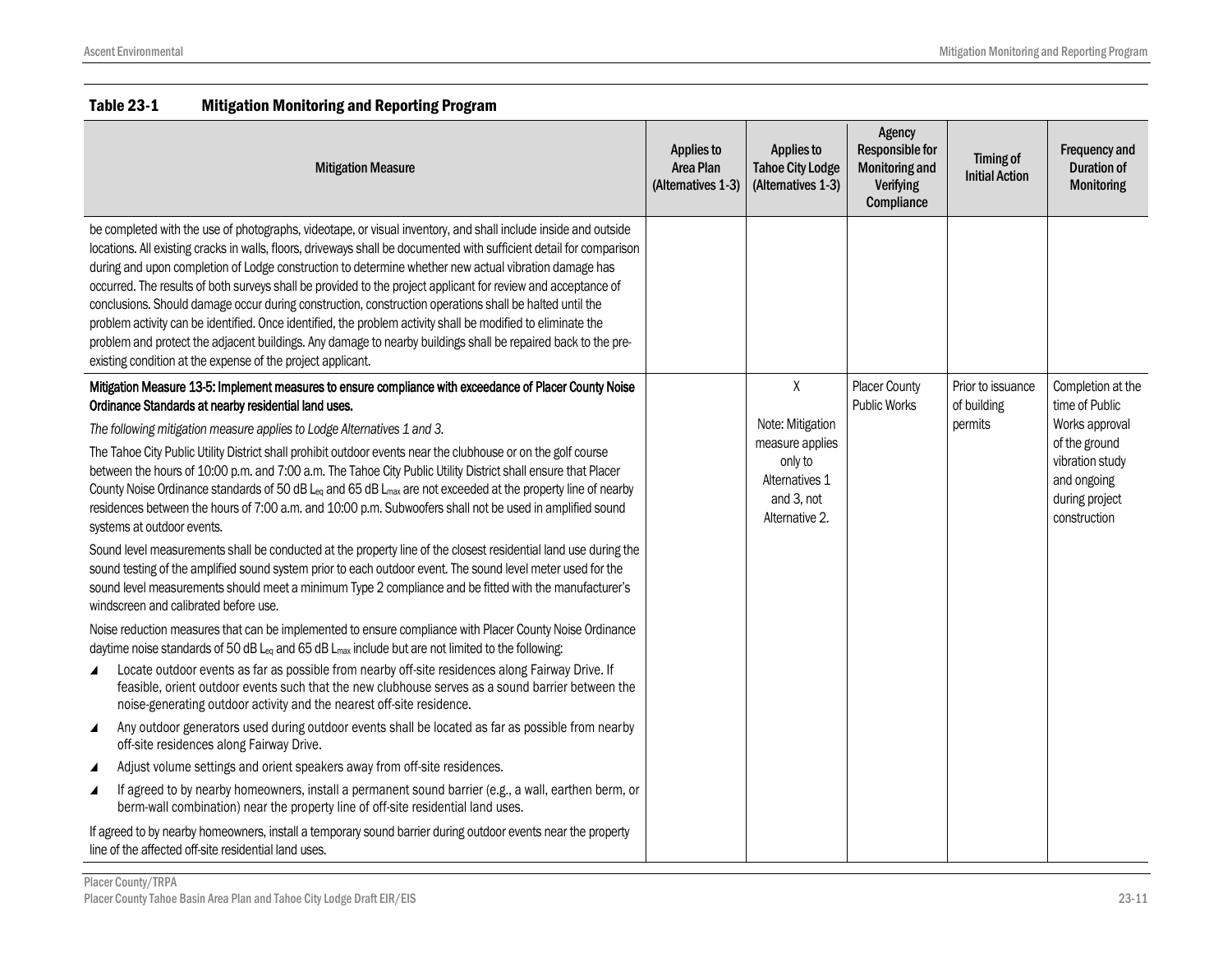| <b>Mitigation Measure</b>                                                                                                                                                                                                                                                                                                                                                                                                                                                                                                                                                                                                                                                                                                                                                                                                                                                                                                                                                                                                                                                                                                                                                                                                          | Applies to<br>Area Plan<br>(Alternatives 1-3) | Applies to<br><b>Tahoe City Lodge</b><br>(Alternatives 1-3)                                           | Agency<br><b>Responsible for</b><br>Monitoring and<br>Verifying<br>Compliance | Timing of<br><b>Initial Action</b>                                | Frequency and<br>Duration of<br><b>Monitoring</b>                                     |
|------------------------------------------------------------------------------------------------------------------------------------------------------------------------------------------------------------------------------------------------------------------------------------------------------------------------------------------------------------------------------------------------------------------------------------------------------------------------------------------------------------------------------------------------------------------------------------------------------------------------------------------------------------------------------------------------------------------------------------------------------------------------------------------------------------------------------------------------------------------------------------------------------------------------------------------------------------------------------------------------------------------------------------------------------------------------------------------------------------------------------------------------------------------------------------------------------------------------------------|-----------------------------------------------|-------------------------------------------------------------------------------------------------------|-------------------------------------------------------------------------------|-------------------------------------------------------------------|---------------------------------------------------------------------------------------|
| 14<br>Geology, Soils, Land Capability and Coverage                                                                                                                                                                                                                                                                                                                                                                                                                                                                                                                                                                                                                                                                                                                                                                                                                                                                                                                                                                                                                                                                                                                                                                                 |                                               |                                                                                                       |                                                                               |                                                                   |                                                                                       |
| Mitigation 14-1: Refine project site plan to reduce LCD 3 land coverage to comply with TRPA limits.<br>This mitigation measure applies to the Tahoe City Lodge Alternatives 1 and 3.<br>During the final design and before TRPA approval, the site plan shall be refined to reduce paved areas (such as<br>roads, parking areas, or paved walkways) such that the total proposed land coverage within any LCD does not<br>exceed the limits established by TRPA. This would require a net reduction of 1,122 sf and 1,179 sf of coverage<br>in LCD 3 under Alternatives 1 and 3, respectively.                                                                                                                                                                                                                                                                                                                                                                                                                                                                                                                                                                                                                                     |                                               | X<br>Note: Mitigation<br>measure applies<br>only to<br>Alternatives 1<br>and 3, not<br>Alternative 2. | <b>TRPA</b>                                                                   | At the time of<br>TRPA review for<br>approval of a<br>TRPA permit | Completion at the<br>time of TRPA<br>review for<br>approval of a<br>TRPA permit       |
| Mitigation Measure 14-2a: Prepare and implement a stormwater pollution prevention plan.<br>This mitigation measure applies to Tahoe City Lodge Alternatives 1, 2, and 3.<br>Implement Mitigation Measure 15-1a. As a condition of the SWRCB Statewide Construction General Permit, the<br>project applicant shall prepare and implement a stormwater pollution prevention plan (SWPPP). The SWPPP will<br>be prepared by a qualified SWPPP practitioner and/or a qualified SWPPP developer, will specify water quality<br>controls consistent with Lahontan RWQCB requirements, and will ensure that runoff quality maintains<br>beneficial uses of Lake Tahoe and the Truckee River. The site-specific SWPPP developed for each construction<br>phase will describe the site controls, erosion and sediment controls, means of waste disposal, implementation<br>of project specific plans required by local regulations, control of post-construction sediment and erosion control<br>measures, and other impact reduction strategies unrelated to stormwater. The SWPPP shall be consistent with<br>Chapter 4.5 of the TRPA BMP Handbook ("Temporary BMPs for Construction").                                                   |                                               | X                                                                                                     | Lahontan RWQCB                                                                | Prior to any<br>construction or<br>grading                        | Ongoing during<br>construction                                                        |
| Mitigation Measure 14-2b: Prepare and submit required plan materials to Placer County.<br>This mitigation measure applies to Tahoe City Lodge Alternatives 1, 2, and 3.<br>The project applicant shall prepare and submit Improvement Plans, specifications, and cost estimates (per the<br>requirements of Section II of the Land Development Manual [LDM] that are in effect at the time of submittal) to<br>the Engineering and Surveying Division (ESD) for review and approval. The plans shall show all physical<br>improvements as required by the conditions for the project as well as pertinent topographical features both on<br>and off site. All existing and proposed utilities and easements, on site and adjacent to the project, which may be<br>affected by planned construction, shall be shown on the plans. All landscaping and irrigation facilities within the<br>public right-of-way (or public easements), or landscaping within sight distance areas at intersections, shall be<br>included in the Improvement Plans. It is the project applicant's responsibility to obtain all required agency<br>signatures on the plans and to secure department approvals. If the Design/Site Review process and/or |                                               | X                                                                                                     | <b>Placer County</b><br>Engineering and<br>Surveying<br>Division              | Improvement<br>Plan submittal                                     | Completion at the<br>time of ESD<br>review for<br>approval of<br>Improvement<br>Plans |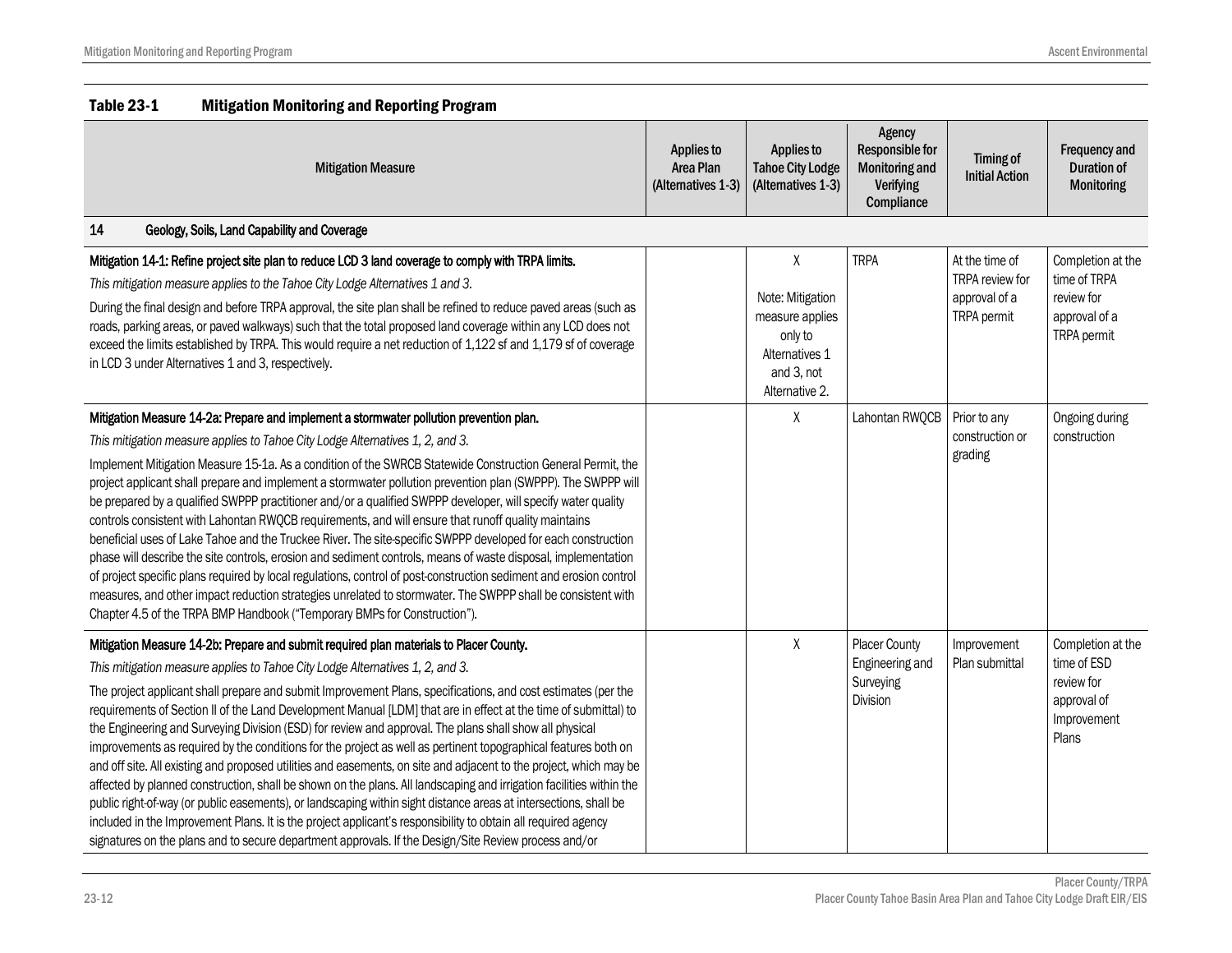| <b>Mitigation Measure</b>                                                                                                                                                                                                                                                                                                                                                                                                                                                                                                                                                                                                                                                                                                                                                                                                                                                                                                                                                                                                                                                                                                                                                                                                                                                                                                                                                                                                                                                                                                                                                                                                                                                                                                                                                                                                                                                                                                                                                                                                                                                                                                              | Applies to<br>Area Plan<br>(Alternatives 1-3) | <b>Applies to</b><br><b>Tahoe City Lodge</b><br>(Alternatives 1-3) | Agency<br><b>Responsible for</b><br>Monitoring and<br>Verifying<br>Compliance | Timing of<br><b>Initial Action</b> | Frequency and<br><b>Duration of</b><br><b>Monitoring</b>                   |
|----------------------------------------------------------------------------------------------------------------------------------------------------------------------------------------------------------------------------------------------------------------------------------------------------------------------------------------------------------------------------------------------------------------------------------------------------------------------------------------------------------------------------------------------------------------------------------------------------------------------------------------------------------------------------------------------------------------------------------------------------------------------------------------------------------------------------------------------------------------------------------------------------------------------------------------------------------------------------------------------------------------------------------------------------------------------------------------------------------------------------------------------------------------------------------------------------------------------------------------------------------------------------------------------------------------------------------------------------------------------------------------------------------------------------------------------------------------------------------------------------------------------------------------------------------------------------------------------------------------------------------------------------------------------------------------------------------------------------------------------------------------------------------------------------------------------------------------------------------------------------------------------------------------------------------------------------------------------------------------------------------------------------------------------------------------------------------------------------------------------------------------|-----------------------------------------------|--------------------------------------------------------------------|-------------------------------------------------------------------------------|------------------------------------|----------------------------------------------------------------------------|
| Development Review Committee (DRC) review is required as a condition of approval for the project, said review<br>process shall be completed before submittal of Improvement Plans. Record drawings shall be prepared and<br>signed by a California Registered Civil Engineer at the applicant's expense and shall be submitted to the ESD in<br>both hard copy and electronic versions in a format to be approved by the ESD before acceptance by the county<br>of site improvements.<br>Building Permits associated with this project shall not be issued until, at a minimum, the Improvement Plans<br>are approved by ESD.                                                                                                                                                                                                                                                                                                                                                                                                                                                                                                                                                                                                                                                                                                                                                                                                                                                                                                                                                                                                                                                                                                                                                                                                                                                                                                                                                                                                                                                                                                          |                                               |                                                                    |                                                                               |                                    |                                                                            |
| Before the county's final acceptance of the project's improvements, submit to the ESD two copies of the Record<br>Drawings in digital format (on compact disc or other acceptable media) in accordance with the latest version of<br>the Placer County Digital Plan and Map Standards along with two blackline hardcopies (black print on bond<br>paper) and two PDF copies. The digital format is to allow integration with Placer County's Geographic<br>Information System (GIS). The final approved blackline hardcopy Record Drawings will be the official document<br>of record.                                                                                                                                                                                                                                                                                                                                                                                                                                                                                                                                                                                                                                                                                                                                                                                                                                                                                                                                                                                                                                                                                                                                                                                                                                                                                                                                                                                                                                                                                                                                                 |                                               |                                                                    |                                                                               |                                    |                                                                            |
| Mitigation Measure 14-2c: Identify ground disturbance areas and develop revegetation plan.<br>This mitigation measure applies to Tahoe City Lodge Alternatives 1, 2, and 3.<br>The Improvement Plans shall show all proposed grading, drainage improvements, vegetation and tree removal<br>and all work shall conform to provisions of the Placer County Grading Ordinance (Ref. Article 15.48, Placer<br>County Code) and Stormwater Quality Ordinance (Ref. Article 8.28, Placer County Code) that are in effect at the<br>time of submittal. No grading, clearing, or tree disturbance shall occur until the Improvement Plans are<br>approved and all temporary construction fencing has been installed and inspected by a member of the<br>Development Review Committee (DRC). All cut/fill slopes shall be at a maximum of 2:1 (horizontal: vertical)<br>unless a soils report supports a steeper slope and the ESD concurs with said recommendation.<br>The project applicant shall revegetate all disturbed areas. Revegetation, undertaken from April 1 to October 1,<br>shall include regular watering to ensure adequate growth. A winterization plan shall be provided with project<br>Improvement Plans. It is the applicant's responsibility to ensure proper installation and maintenance of erosion<br>control/winterization before, during, and after project construction. Soil stockpiling or borrow areas shall have<br>proper erosion control measures applied for the duration of the construction as specified in the Improvement<br>Plans. Provide for erosion control where roadside drainage is off of the pavement, to the satisfaction of the ESD.<br>The project applicant shall submit to the ESD a letter of credit or cash deposit in the amount of 110 percent of<br>an approved engineer's estimate for winterization and permanent erosion control work before Improvement<br>Plan approval to guarantee protection against erosion and improper grading practices. One year after the<br>acceptance of improvements as complete, if there are no erosion or runoff issues to be corrected, unused |                                               | $\mathsf{X}$                                                       | <b>Placer County</b><br>Engineering and<br>Surveying<br>Division              | Improvement<br>Plan submittal      | During review of<br>Improvement<br>Plans<br>Ongoing during<br>construction |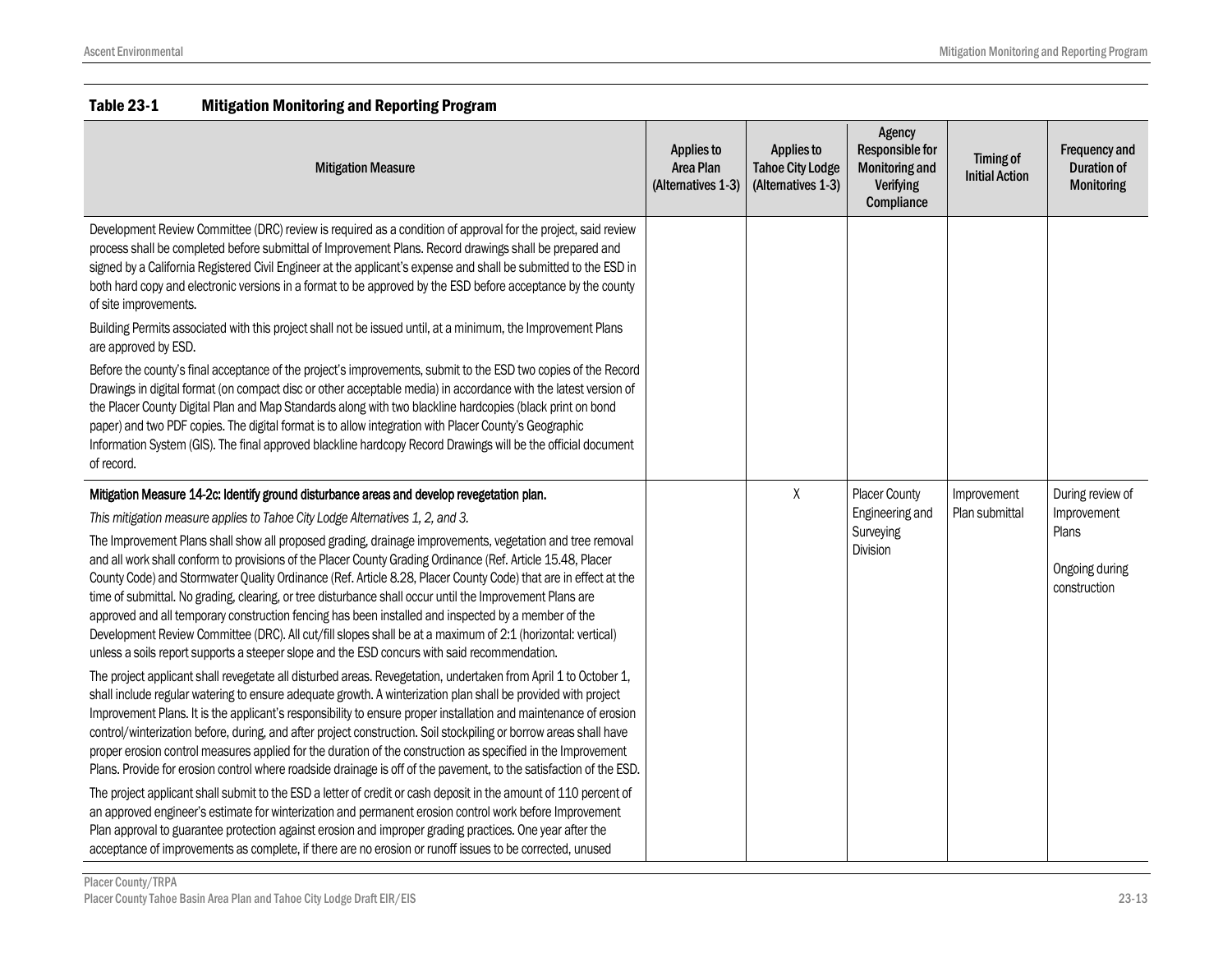| <b>Mitigation Measure</b>                                                                                                                                                                                                                                                                                                                                                                                                                                                                                                                                                                                                                                                                                                                                                                                                                                                                                                                                                                                                                                                                                                                                                              | Applies to<br>Area Plan<br>(Alternatives 1-3) | Applies to<br><b>Tahoe City Lodge</b><br>(Alternatives 1-3) | Agency<br><b>Responsible for</b><br><b>Monitoring and</b><br><b>Verifying</b><br>Compliance | Timing of<br><b>Initial Action</b> | <b>Frequency and</b><br><b>Duration of</b><br>Monitoring                   |
|----------------------------------------------------------------------------------------------------------------------------------------------------------------------------------------------------------------------------------------------------------------------------------------------------------------------------------------------------------------------------------------------------------------------------------------------------------------------------------------------------------------------------------------------------------------------------------------------------------------------------------------------------------------------------------------------------------------------------------------------------------------------------------------------------------------------------------------------------------------------------------------------------------------------------------------------------------------------------------------------------------------------------------------------------------------------------------------------------------------------------------------------------------------------------------------|-----------------------------------------------|-------------------------------------------------------------|---------------------------------------------------------------------------------------------|------------------------------------|----------------------------------------------------------------------------|
| portions of said deposit shall be refunded to the project applicant or authorized agent.<br>If, at any time during construction, a field review by county personnel indicates a significant deviation from the<br>proposed grading shown on the Improvement Plans, specifically with regard to slope heights, slope ratios,<br>erosion control, winterization, tree disturbance, and/or pad elevations and configurations, the plans shall be<br>reviewed by the DRC/ESD for a determination of substantial conformance to the project approvals before any<br>further work proceeding. Failure of the DRC/ESD to make a determination of substantial conformance may<br>serve as grounds for the revocation/modification of the project approval by the appropriate hearing body.                                                                                                                                                                                                                                                                                                                                                                                                     |                                               |                                                             |                                                                                             |                                    |                                                                            |
| Mitigation Measure 14-2d: Use approved design standards for BMPs.<br>This mitigation measure applies to Tahoe City Lodge Alternatives 1, 2, and 3.<br>The Improvement Plans shall show that water quality treatment facilities/best management practices (BMPs)<br>shall be designed according to the guidance of the California Stormwater Quality Association Stormwater Best<br>Management Practice Handbooks for Construction, for New Development / Redevelopment, and for Industrial<br>and Commercial (or other similar source as approved by the ESD, such as the Erosion and Sediment Control<br>Guidelines for Developing Areas of the Sierra Foothills and Mountains prepared by the High Sierra RC&D<br>Council, October 1991).<br>Construction (temporary) BMPs for the project include, but are not limited to: Hydroseeding (EC-4), Straw Mulch<br>(EC-6), Velocity Dissipation Devices (EC-10), Silt Fencing (SE-1), Fiber Rolls (SE-5), Storm Drain Inlet Protection<br>(SE-10), Wind Erosion Control (WE-1), and Stabilized Construction Entrances (TC-1). These BMPs shall comply<br>with Chapter 4.5 of the TRPA BMP Handbook ("Temporary BMPs for Construction"). |                                               | X                                                           | <b>Placer County</b><br>Engineering and<br>Surveying<br>Division                            | Improvement<br>Plan submittal      | During review of<br>Improvement<br>Plans<br>Ongoing during<br>construction |
| Mitigation Measure 14-2e: Comply with grading season prohibitions.<br>This mitigation measure applies to Tahoe City Lodge Alternatives 1, 2, and 3.<br>There shall be no grading or other disturbance of ground between October 15 of any year and May 1 of the<br>following year, unless an extension has been granted by TRPA.                                                                                                                                                                                                                                                                                                                                                                                                                                                                                                                                                                                                                                                                                                                                                                                                                                                       |                                               | χ                                                           | <b>Placer County</b><br>Engineering and<br>Surveying<br>Division                            | Improvement<br>Plan submittal      | During review of<br>Improvement<br>Plans<br>Ongoing during<br>construction |
| Mitigation Measure 14-2f: Staging areas.<br>This mitigation measure applies to Tahoe City Lodge Alternatives 1, 2, and 3.<br>The Improvement Plans shall identify the stock-piling and/or vehicle staging areas with locations as far as<br>practical from existing dwellings and protected resources in the area.                                                                                                                                                                                                                                                                                                                                                                                                                                                                                                                                                                                                                                                                                                                                                                                                                                                                     |                                               | X                                                           | <b>Placer County</b><br>Engineering and<br>Surveying<br>Division                            | Improvement<br>Plan submittal      | During review of<br>Improvement<br>Plans                                   |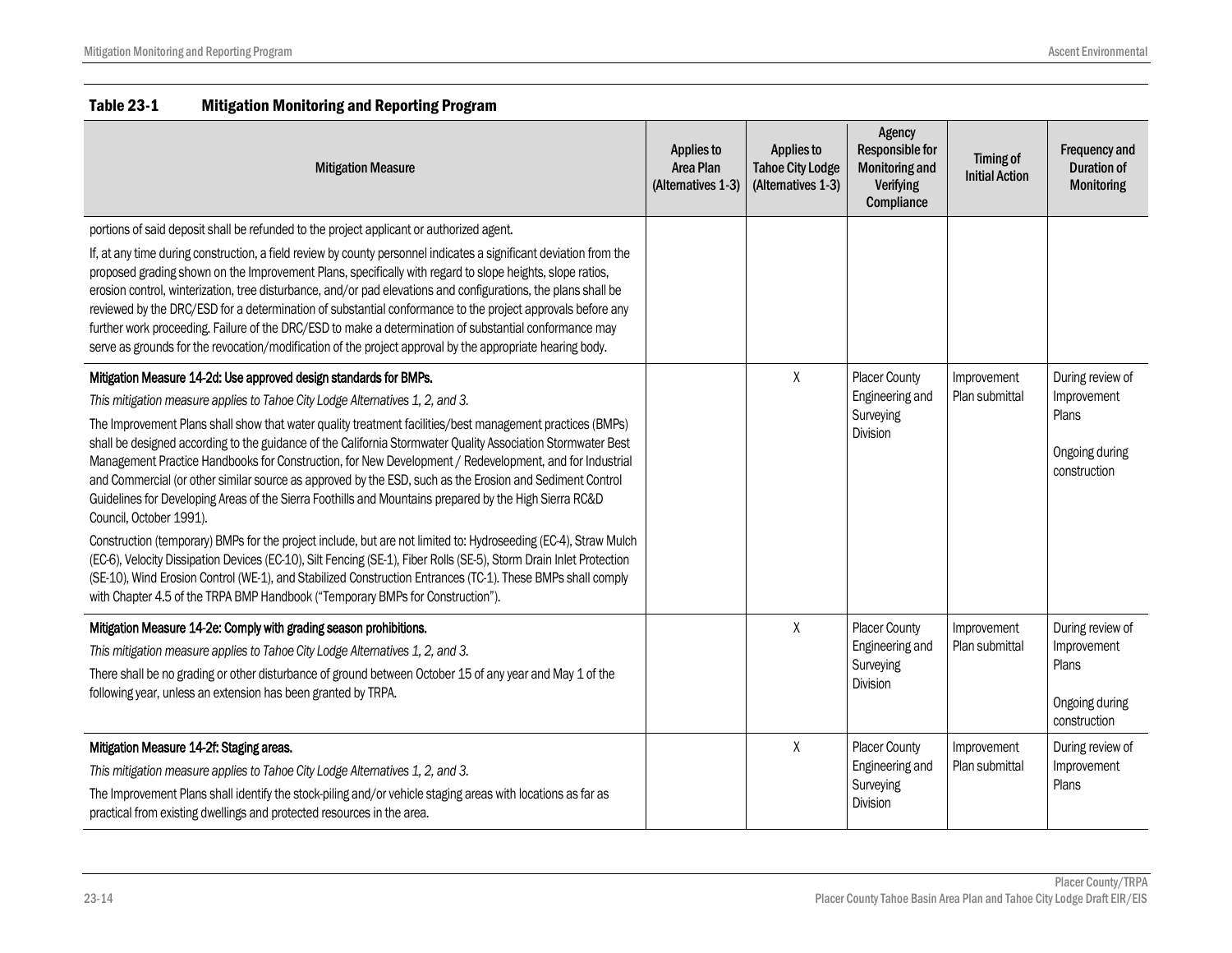| <b>Mitigation Measure</b>                                                                                                                                                                                                                                                                                                                                                                                                                                                                                                                                                                                                                                                                                                                                                                                                                                                                                                                                                                                                                                                                                                                                                                                                                                                                                                                                                                                                                                                                                                                                                                                                                                                                               | Applies to<br>Area Plan<br>(Alternatives 1-3) | Applies to<br><b>Tahoe City Lodge</b><br>(Alternatives 1-3) | Agency<br>Responsible for<br>Monitoring and<br><b>Verifying</b><br>Compliance                                         | <b>Timing of</b><br><b>Initial Action</b> | <b>Frequency and</b><br><b>Duration of</b><br>Monitoring        |
|---------------------------------------------------------------------------------------------------------------------------------------------------------------------------------------------------------------------------------------------------------------------------------------------------------------------------------------------------------------------------------------------------------------------------------------------------------------------------------------------------------------------------------------------------------------------------------------------------------------------------------------------------------------------------------------------------------------------------------------------------------------------------------------------------------------------------------------------------------------------------------------------------------------------------------------------------------------------------------------------------------------------------------------------------------------------------------------------------------------------------------------------------------------------------------------------------------------------------------------------------------------------------------------------------------------------------------------------------------------------------------------------------------------------------------------------------------------------------------------------------------------------------------------------------------------------------------------------------------------------------------------------------------------------------------------------------------|-----------------------------------------------|-------------------------------------------------------------|-----------------------------------------------------------------------------------------------------------------------|-------------------------------------------|-----------------------------------------------------------------|
| Mitigation Measure 14-3a: Submit a geotechnical investigation for the Tahoe City Lodge Project site.<br>This mitigation measure applies to Tahoe City Lodge Alternatives 1, 2, and 3.<br>As required by the Placer County Development Code, Improvement Plans submitted to Placer County for the<br>Tahoe City Lodge shall include a final geotechnical engineering report produced by a California Registered Civil<br>Engineer or Geotechnical Engineer for ESD review and approval. The report shall address and make<br>recommendations on the following:<br>A) Road, pavement, and parking area design;<br>B) Structural foundations, including retaining wall design (if applicable);<br>C) Grading practices;<br>D) Erosion/winterization;<br>E) Special problems discovered on-site, (i.e., groundwater, expansive/unstable soils, etc.)<br>F) Slope stability<br>The report must also include the recommended and mandated measures to assure that the project complies<br>with the California Building Code seismic design requirements. Once approved by the ESD, two copies of the<br>final report shall be provided to the ESD and one copy to the Building Services Division for its use. It is the<br>responsibility of the developer to provide for engineering inspection and certification that earthwork has been<br>performed in conformity with recommendations contained in the report.<br>If the soils report indicates the presence of critically expansive or other soils problems that, if not corrected,<br>could lead to structural defects, a certification of completion of the requirements of the soils report will be<br>required before issuance of Building Permits. |                                               | $\chi$                                                      | <b>Placer County</b><br>Engineering and<br>Surveying<br>Division                                                      | Improvement<br>Plan submittal             | During review of<br>Improvement<br>Plans                        |
| Mitigation Measure 14-3b: Prepare an emergency response and evacuation plan for the Tahoe City Lodge.<br>This mitigation measure applies to Tahoe City Lodge Alternatives 1, 2, and 3.<br>Placer County and TRPA shall require that the project applicant prepare and submit an emergency response<br>and evacuation plan for the Tahoe City Lodge. This plan shall be submitted to Placer County, TRPA, and the<br>appropriate municipality or fire protection district for approval. The plan shall include detailed descriptions of<br>how emergency response and evacuation will occur in case of a large earthquake and seiche event. Emergency<br>response and evacuation measures shall identify actions that help avoid, reduce, alleviate, and mitigate<br>disaster damage and potential loss of life.                                                                                                                                                                                                                                                                                                                                                                                                                                                                                                                                                                                                                                                                                                                                                                                                                                                                                         |                                               | X                                                           | <b>Placer County</b><br>Department of<br>Public Works,<br>TRPA, and North<br>Tahoe Fire<br><b>Protection District</b> | Prior to<br>Improvement<br>Plan approval  | Continuously<br>during project<br>construction and<br>operation |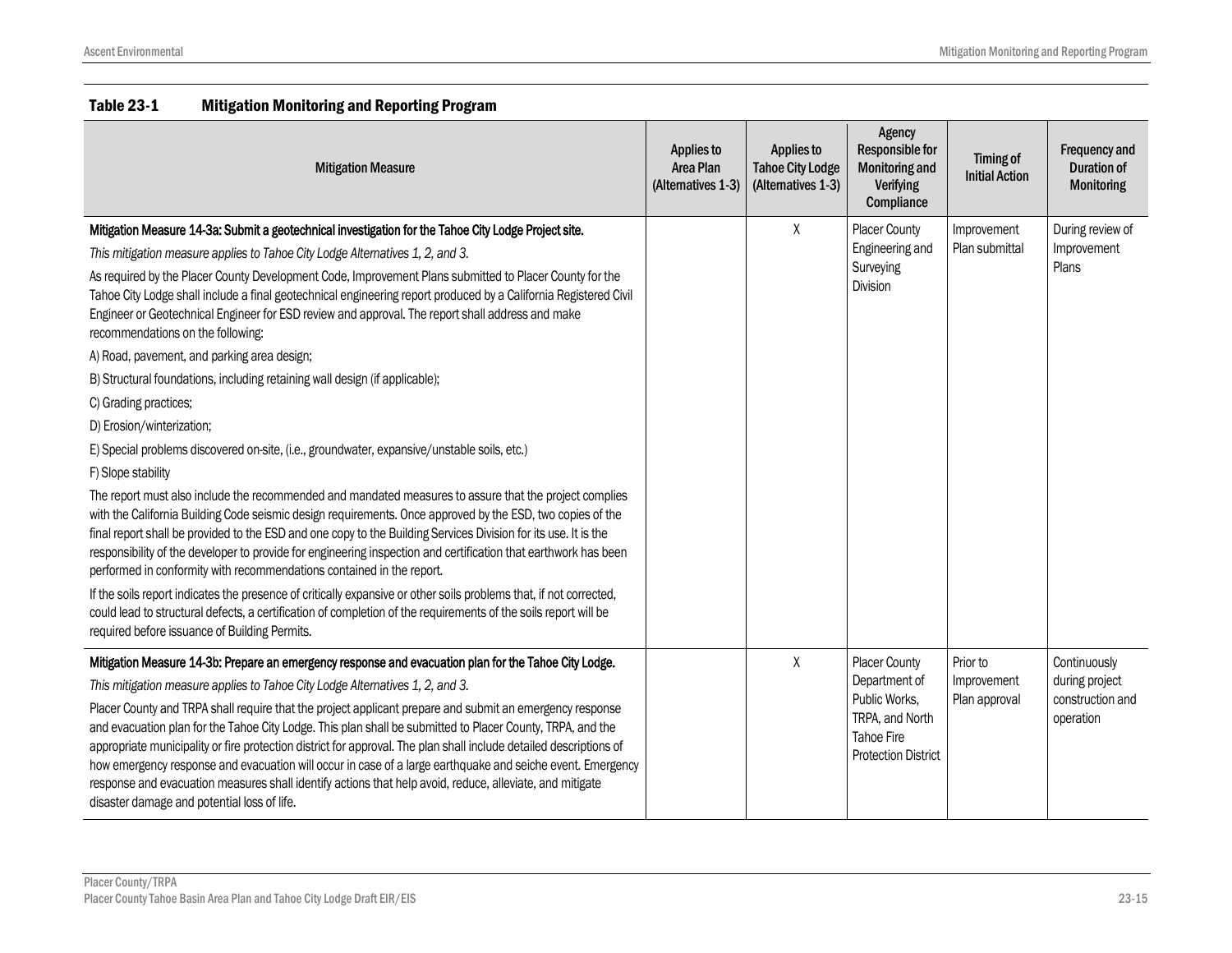|    | <b>Mitigation Measure</b>                                                                                                                                                                                                                                                                                                                                                                                                                                                                                                                                                                                                                                                                                                                                                                                                                                                                                                                                                                                                                                                                                                                                                                                                                                                                                                                                                                                                                                                                                                                                 | <b>Applies to</b><br>Area Plan<br>(Alternatives 1-3) | Applies to<br><b>Tahoe City Lodge</b><br>(Alternatives 1-3) | Agency<br><b>Responsible for</b><br>Monitoring and<br>Verifying<br>Compliance | <b>Timing of</b><br><b>Initial Action</b> | Frequency and<br><b>Duration of</b><br><b>Monitoring</b> |
|----|-----------------------------------------------------------------------------------------------------------------------------------------------------------------------------------------------------------------------------------------------------------------------------------------------------------------------------------------------------------------------------------------------------------------------------------------------------------------------------------------------------------------------------------------------------------------------------------------------------------------------------------------------------------------------------------------------------------------------------------------------------------------------------------------------------------------------------------------------------------------------------------------------------------------------------------------------------------------------------------------------------------------------------------------------------------------------------------------------------------------------------------------------------------------------------------------------------------------------------------------------------------------------------------------------------------------------------------------------------------------------------------------------------------------------------------------------------------------------------------------------------------------------------------------------------------|------------------------------------------------------|-------------------------------------------------------------|-------------------------------------------------------------------------------|-------------------------------------------|----------------------------------------------------------|
| 15 | <b>Hydrology and Water Quality</b>                                                                                                                                                                                                                                                                                                                                                                                                                                                                                                                                                                                                                                                                                                                                                                                                                                                                                                                                                                                                                                                                                                                                                                                                                                                                                                                                                                                                                                                                                                                        |                                                      |                                                             |                                                                               |                                           |                                                          |
|    | Mitigation Measure 15-1a: Prepare and Implement a Stormwater Pollution Prevention Plan for each<br>construction phase.                                                                                                                                                                                                                                                                                                                                                                                                                                                                                                                                                                                                                                                                                                                                                                                                                                                                                                                                                                                                                                                                                                                                                                                                                                                                                                                                                                                                                                    |                                                      | χ                                                           | Lahontan RWQCB                                                                | Prior to any<br>construction or           | Ongoing during<br>construction                           |
|    | This mitigation measure applies to Tahoe City Lodge Alternatives 1, 2, and 3.                                                                                                                                                                                                                                                                                                                                                                                                                                                                                                                                                                                                                                                                                                                                                                                                                                                                                                                                                                                                                                                                                                                                                                                                                                                                                                                                                                                                                                                                             |                                                      |                                                             |                                                                               | grading                                   |                                                          |
| ◢  | Each construction phase of the project shall be subject to the Lake Tahoe Construction General NPDES Permit<br>from Lahontan RWQCB. After project approval and as a condition of the NPDES permit, the project applicant<br>shall develop a project-specific SWPPP prepared by a qualified SWPPP practitioner and/or a qualified SWPPP<br>developer, which specifies water quality controls consistent with Lahontan RWQCB requirements and ensures<br>that runoff quality maintains beneficial uses of Lake Tahoe and the Truckee River. The site- and design-specific<br>SWPPP developed for each construction phase shall describe the site controls, erosion and sediment controls,<br>means of waste disposal, implementation of project specific plans required by local regulations, post-<br>construction sediment and erosion control measures, and other impact reduction strategies unrelated to<br>stormwater. BMPs identified in the SWPPPs shall be implemented during all development activities. Each<br>SWPPP shall comply with the requirements of Chapter 4.5 of the TRPA BMP Handbook. Required elements of<br>the SWPPPs include the following:<br>Temporary BMPs to prevent the transport of earthen materials and other construction waste<br>materials from disturbed land areas, stockpiles, and staging areas during periods of precipitation or<br>runoff, including: filter fences, fiber rolls, erosion control blankets, mulch (such as pine needles and<br>wood chips); and temporary drainage swales and settling basins. |                                                      |                                                             |                                                                               |                                           |                                                          |
| ◢  | Designated contractor staging areas for materials and equipment storage outside of riparian areas.<br>Designated staging and storage areas would be protected by construction fencing and/or silt<br>barriers, as appropriate. Following project completion, all areas used for staging would be restored<br>with native vegetation.                                                                                                                                                                                                                                                                                                                                                                                                                                                                                                                                                                                                                                                                                                                                                                                                                                                                                                                                                                                                                                                                                                                                                                                                                      |                                                      |                                                             |                                                                               |                                           |                                                          |
| ◢  | Temporary BMPs to prevent the tracking of earthen materials and other waste materials from the<br>project site to offsite locations, including stabilized points of entry/exit for construction<br>vehicles/equipment and designated vehicle/equipment rinse stations, and sweeping.                                                                                                                                                                                                                                                                                                                                                                                                                                                                                                                                                                                                                                                                                                                                                                                                                                                                                                                                                                                                                                                                                                                                                                                                                                                                      |                                                      |                                                             |                                                                               |                                           |                                                          |
| ◢  | Temporary BMPs to prevent wind erosion of earthen materials and other waste materials from the<br>project site, including routine application of water to disturbed land areas and covering of<br>stockpiles with plastic or fabric sheeting.                                                                                                                                                                                                                                                                                                                                                                                                                                                                                                                                                                                                                                                                                                                                                                                                                                                                                                                                                                                                                                                                                                                                                                                                                                                                                                             |                                                      |                                                             |                                                                               |                                           |                                                          |
| ◢  | A spill prevention and containment plan to minimize the potential for soil and groundwater<br>contamination during construction. Project contractors would be responsible for proper storage of<br>onsite materials and installation and maintenance of temporary BMPs capable of capturing and<br>containing pollutants from fueling operations, fuel storage areas, and other areas used for the                                                                                                                                                                                                                                                                                                                                                                                                                                                                                                                                                                                                                                                                                                                                                                                                                                                                                                                                                                                                                                                                                                                                                        |                                                      |                                                             |                                                                               |                                           |                                                          |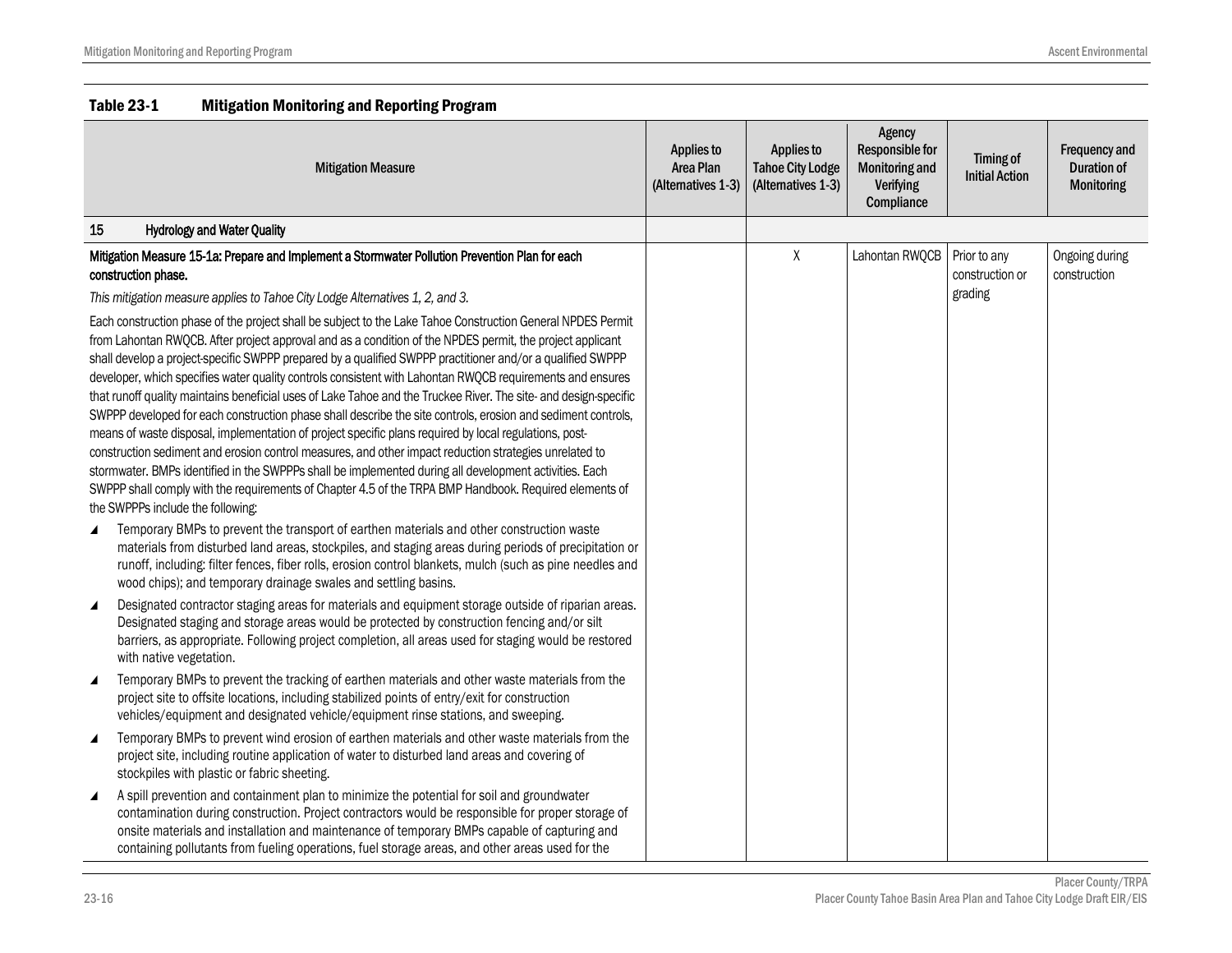| <b>Mitigation Measure</b>                                                                                                                                                                                                                                                                                                                                                                                                                                                                                | Applies to<br>Area Plan<br>(Alternatives 1-3) | <b>Applies to</b><br><b>Tahoe City Lodge</b><br>(Alternatives 1-3) | Agency<br><b>Responsible for</b><br>Monitoring and<br>Verifying<br>Compliance | Timing of<br><b>Initial Action</b> | Frequency and<br>Duration of<br><b>Monitoring</b> |
|----------------------------------------------------------------------------------------------------------------------------------------------------------------------------------------------------------------------------------------------------------------------------------------------------------------------------------------------------------------------------------------------------------------------------------------------------------------------------------------------------------|-----------------------------------------------|--------------------------------------------------------------------|-------------------------------------------------------------------------------|------------------------------------|---------------------------------------------------|
| storage of hydrocarbon-based materials. This would include maintaining materials onsite for the<br>cleanup of accidental spills (such as oil absorbent booms and sheets), maintaining drip pans<br>beneath construction equipment, training site workers in spill response measures, immediate<br>cleanup of spilled materials in accordance with directives from the Lahontan RWQCB, and proper<br>disposal of waste materials at an approved offsite location that is licensed to receive such wastes. |                                               |                                                                    |                                                                               |                                    |                                                   |
| Temporary BMPs to capture and contain pollutants generated by concrete construction including<br>lined containment for rinsate to collect runoff from washing concrete delivery trucks and<br>equipment.                                                                                                                                                                                                                                                                                                 |                                               |                                                                    |                                                                               |                                    |                                                   |
| Protective fencing to prevent damage to trees and other vegetation to remain after construction,<br>$\overline{\mathbf{A}}$<br>including tree protection fencing and individual tree protection such as protective casings of wood<br>slats around the bases of trees.                                                                                                                                                                                                                                   |                                               |                                                                    |                                                                               |                                    |                                                   |
| Temporary BMPs for the containment or removal of drilling spoils generated from construction of<br>$\blacktriangle$<br>bridge foundations and abutments.                                                                                                                                                                                                                                                                                                                                                 |                                               |                                                                    |                                                                               |                                    |                                                   |
| Daily inspection and maintenance of temporary BMPs to ensure proper function. The prime<br>$\blacktriangle$<br>contractor would be required to maintain a daily log of Temporary Construction BMP inspections<br>and keep the log onsite during project construction, available for review by Lahontan RWQCB and<br>Placer County.                                                                                                                                                                       |                                               |                                                                    |                                                                               |                                    |                                                   |
| Tree removal activities, including the dropping of trees, would be confined to the construction limit<br>◢<br>boundaries.                                                                                                                                                                                                                                                                                                                                                                                |                                               |                                                                    |                                                                               |                                    |                                                   |
| Construction boundary fencing to limit disturbance and prevent access to areas not under active<br>◢<br>construction.                                                                                                                                                                                                                                                                                                                                                                                    |                                               |                                                                    |                                                                               |                                    |                                                   |
| Mitigation Measures 15-1b: Verification of SWPPP submittal.                                                                                                                                                                                                                                                                                                                                                                                                                                              |                                               | $\pmb{\chi}$                                                       | Placer County                                                                 | Prior to                           | Completion at the                                 |
| This mitigation measure applies to Tahoe City Lodge Alternatives 1, 2, and 3.                                                                                                                                                                                                                                                                                                                                                                                                                            |                                               |                                                                    | Engineering and<br>Surveying<br>grading<br><b>Division</b>                    | construction or                    | time of ESD                                       |
| Prior to construction commencing, provide evidence to the Engineering and Surveying Division (ESD) of a Water<br>Discharger Identification number generated from the State Regional Water Quality Control Board's Stormwater<br>Multiple Application & Reports Tracking System (SMARTS). This serves as the Regional Water Quality Control<br>Board approval or permit under the NPDES construction stormwater quality permit.                                                                           |                                               |                                                                    |                                                                               |                                    | receipt prior to<br>construction                  |
| Mitigation Measures 15-1c: Design, install, and maintain water quality BMPs which meet industry and TRPA<br>standards.<br>This mitigation measure applies to Tahoe City Lodge Alternatives 1, 2, and 3.                                                                                                                                                                                                                                                                                                  |                                               | χ                                                                  | <b>Placer County</b><br>Engineering and<br>Surveying                          | Improvement<br>Plan submittal      | During review of<br>Improvement<br>Plans          |
| The Improvement Plans shall show that water quality treatment facilities/BMPs shall be designed according to<br>the guidance of the California Stormwater Quality Association Stormwater Best Management Practice                                                                                                                                                                                                                                                                                        |                                               |                                                                    | Division and<br><b>TRPA</b>                                                   |                                    | Ongoing during                                    |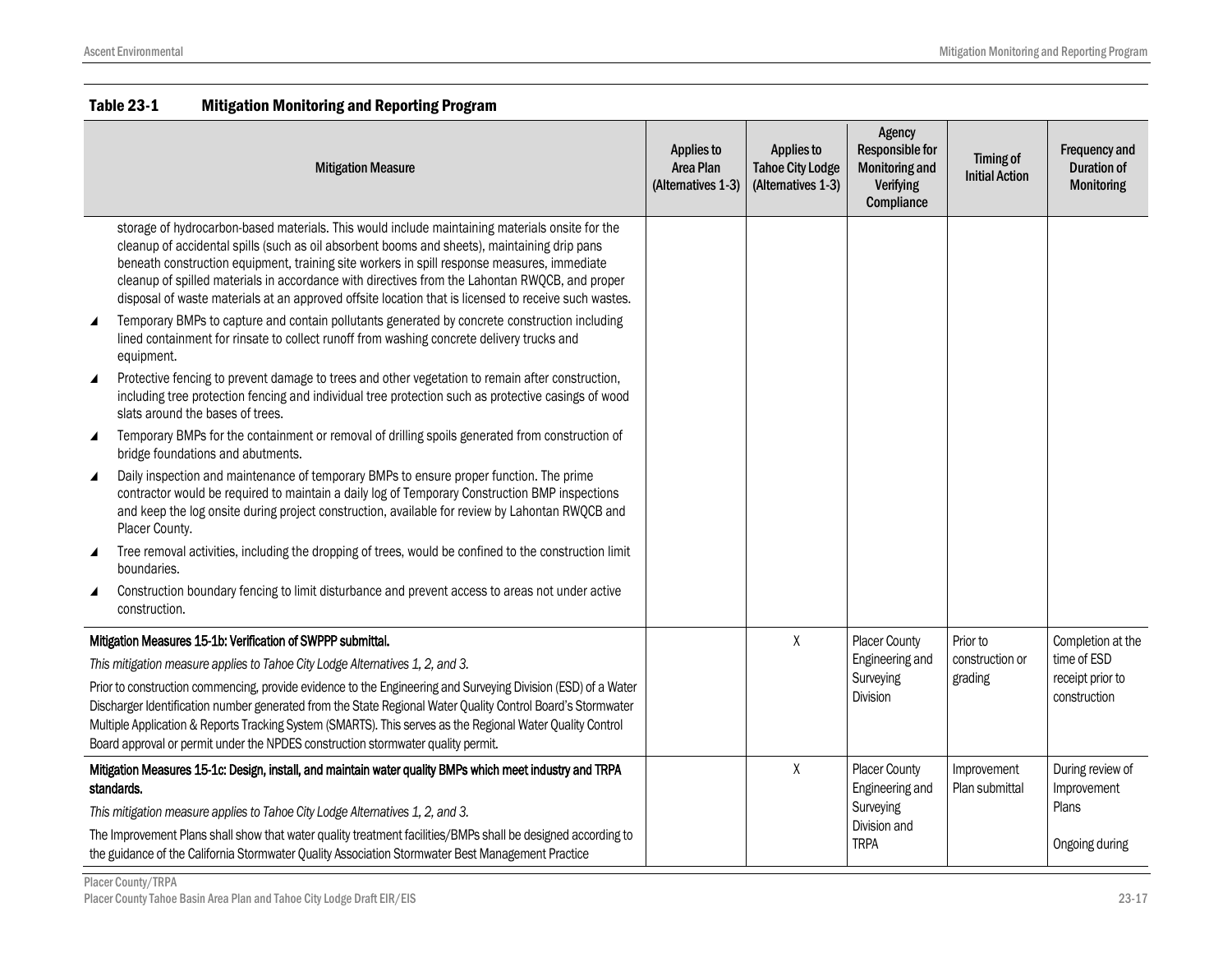| <b>Mitigation Measure</b>                                                                                                                                                                                                                                                                                                                                                                                                                                                                                                                                                                                                                                                                                                                                                                                                                                                                                                                                                                                                                                                                                                                                                                                                                             | <b>Applies to</b><br>Area Plan<br>(Alternatives 1-3) | <b>Applies to</b><br><b>Tahoe City Lodge</b><br>(Alternatives 1-3) | Agency<br>Responsible for<br>Monitoring and<br><b>Verifying</b><br>Compliance       | <b>Timing of</b><br><b>Initial Action</b> | <b>Frequency and</b><br><b>Duration of</b><br>Monitoring                   |
|-------------------------------------------------------------------------------------------------------------------------------------------------------------------------------------------------------------------------------------------------------------------------------------------------------------------------------------------------------------------------------------------------------------------------------------------------------------------------------------------------------------------------------------------------------------------------------------------------------------------------------------------------------------------------------------------------------------------------------------------------------------------------------------------------------------------------------------------------------------------------------------------------------------------------------------------------------------------------------------------------------------------------------------------------------------------------------------------------------------------------------------------------------------------------------------------------------------------------------------------------------|------------------------------------------------------|--------------------------------------------------------------------|-------------------------------------------------------------------------------------|-------------------------------------------|----------------------------------------------------------------------------|
| Handbooks for Construction, for New Development/Redevelopment, and for Industrial and Commercial (or<br>other similar source as approved by the ESD) and with TRPA BMP Handbook Chapter 4.5.<br>Storm drainage from on- and off-site impervious surfaces (including roads) shall be collected and routed<br>through specially designed catch basins, vegetated swales, vaults, infiltration basins, water quality basins,<br>filters, etc. for entrapment of sediment, debris and oils/greases or other identified pollutants, as approved by<br>the ESD. No water quality facility construction shall be permitted within any identified wetlands area, floodplain,<br>or right-of-way, except as authorized by project approvals.<br>All BMPs shall be maintained as required to ensure effectiveness. The applicant shall provide for the<br>establishment of vegetation, where specified, by means of proper irrigation. Vegetation species shall be<br>selected that are appropriate to meet water restrictions in effect at the time of planting. Proof of on-going<br>maintenance, such as contractual evidence, shall be provided to ESD upon request. Maintenance of these<br>facilities shall be provided by the project owners/permittees. |                                                      |                                                                    |                                                                                     |                                           | construction                                                               |
| Mitigation Measures 15-1d: Demonstrate TRPA permit approval prior to approval of Placer County<br>Improvement Plan.<br>This mitigation measure applies to Tahoe City Lodge Alternatives 1, 2, and 3.<br>Prior to Improvement Plan approval by the County, the Engineering and Surveying Division must be provided<br>with permits and comments, if any, from TRPA indicating its approval of the Improvement Plan.                                                                                                                                                                                                                                                                                                                                                                                                                                                                                                                                                                                                                                                                                                                                                                                                                                    |                                                      | X                                                                  | <b>Placer County</b><br>Engineering and<br>Surveying<br>Division and<br><b>TRPA</b> | Improvement<br>Plan submittal             | During review of<br>Improvement<br>Plans                                   |
| Mitigation Measure 15-2: Design, install, and maintain water quality BMPs pursuant to Mitigation Measure 15-1c.<br>This mitigation measure applies to Tahoe City Lodge Alternative 1, 2, and 3.<br>See Mitigation Measure 15-1c above. The same mitigation measure would apply.                                                                                                                                                                                                                                                                                                                                                                                                                                                                                                                                                                                                                                                                                                                                                                                                                                                                                                                                                                       |                                                      | χ                                                                  | <b>Placer County</b><br>Engineering and<br>Surveying<br>Division and<br><b>TRPA</b> | Improvement<br>Plan submittal             | During review of<br>Improvement<br>Plans<br>Ongoing during<br>construction |
| Mitigation 15-3: Submittal of Final Drainage Report.<br>This mitigation measure applies to Tahoe City Lodge Alternative 1, 2, and 3.<br>As part of the improvement plan submittal process, the preliminary Drainage Report provided during<br>environmental review shall be submitted in final format. The final Drainage Report may require more detail than<br>that provided in the preliminary report, and will be reviewed in concert with the improvement plans to confirm<br>conformity between the two. The report shall be prepared by a Registered Civil Engineer and shall, at a<br>minimum, include: A written text addressing existing conditions, the effects of the proposed improvements, all<br>appropriate calculations, watershed maps, changes in flows and patterns, and proposed on- and off-site                                                                                                                                                                                                                                                                                                                                                                                                                                |                                                      | χ                                                                  | <b>Placer County</b><br>Engineering and<br>Surveying<br>Division                    | Improvement<br>Plan submittal             | During review of<br>Improvement<br>Plans                                   |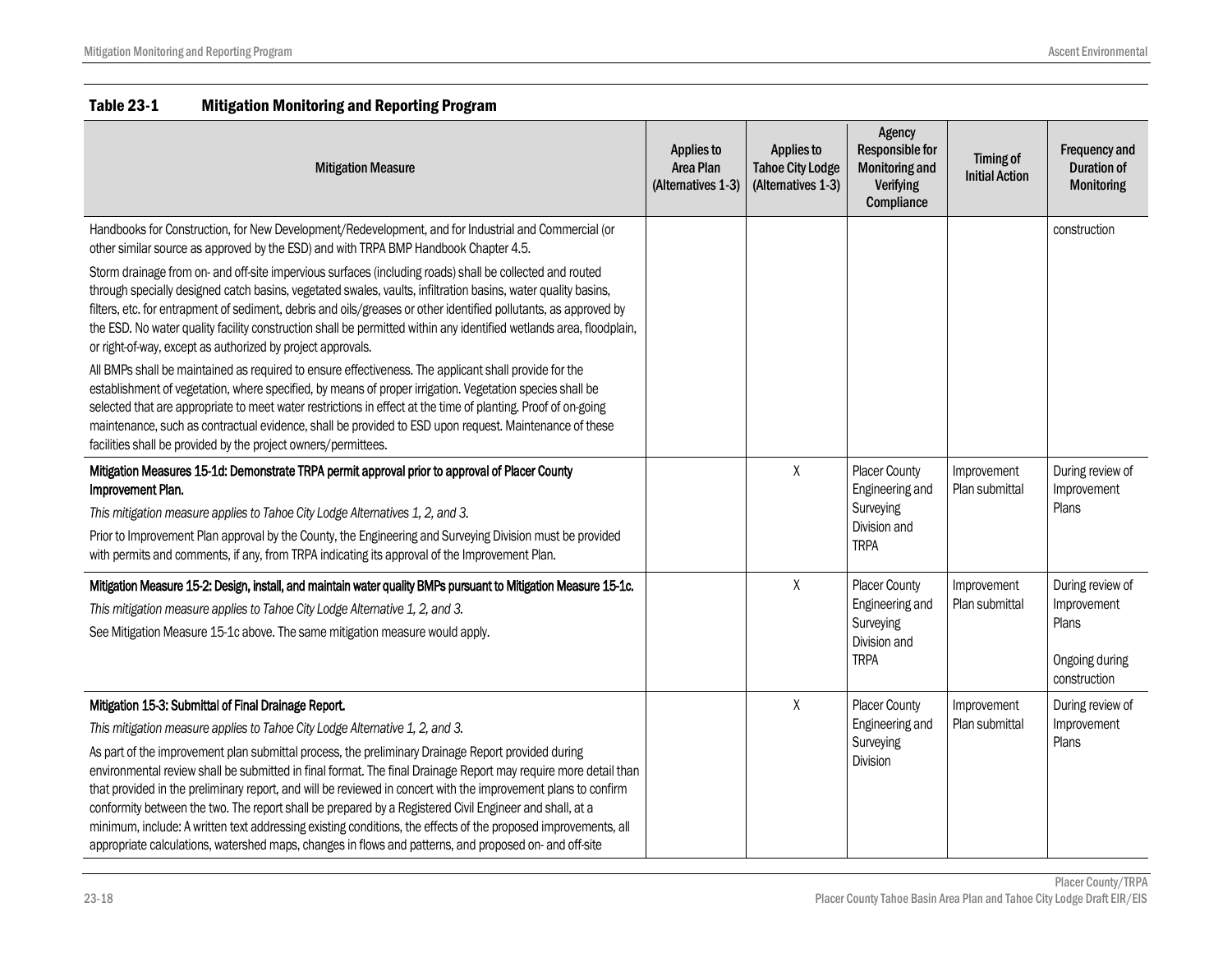| <b>Mitigation Measure</b>                                                                                                                                                                                                                                                                                                                                                                                                                                                                                                                                                                                                                                                                                                                                                                                                                                                                                                                                                                                                                                                                                                                                                                                                                                                                                                                                                                                                                                                                                                                                            | Applies to<br>Area Plan<br>(Alternatives 1-3) | <b>Applies to</b><br><b>Tahoe City Lodge</b><br>(Alternatives 1-3)                                    | Agency<br><b>Responsible for</b><br><b>Monitoring and</b><br>Verifying<br>Compliance | Timing of<br><b>Initial Action</b>        | <b>Frequency and</b><br><b>Duration of</b><br><b>Monitoring</b>                                 |
|----------------------------------------------------------------------------------------------------------------------------------------------------------------------------------------------------------------------------------------------------------------------------------------------------------------------------------------------------------------------------------------------------------------------------------------------------------------------------------------------------------------------------------------------------------------------------------------------------------------------------------------------------------------------------------------------------------------------------------------------------------------------------------------------------------------------------------------------------------------------------------------------------------------------------------------------------------------------------------------------------------------------------------------------------------------------------------------------------------------------------------------------------------------------------------------------------------------------------------------------------------------------------------------------------------------------------------------------------------------------------------------------------------------------------------------------------------------------------------------------------------------------------------------------------------------------|-----------------------------------------------|-------------------------------------------------------------------------------------------------------|--------------------------------------------------------------------------------------|-------------------------------------------|-------------------------------------------------------------------------------------------------|
| improvements and drainage easements to accommodate flows from this project. The report shall identify water<br>quality protection features and methods to be used during construction, as well as long-term post-construction<br>water quality measures. The final Drainage Report shall be prepared in conformance with the requirements of<br>Section 5 of the Land Development Manual and the Placer County Stormwater Management Manual that are in<br>effect at the time of improvement plan submittal.                                                                                                                                                                                                                                                                                                                                                                                                                                                                                                                                                                                                                                                                                                                                                                                                                                                                                                                                                                                                                                                         |                                               |                                                                                                       |                                                                                      |                                           |                                                                                                 |
| 18<br>Hazards and Hazardous Materials, and Risk of Upset                                                                                                                                                                                                                                                                                                                                                                                                                                                                                                                                                                                                                                                                                                                                                                                                                                                                                                                                                                                                                                                                                                                                                                                                                                                                                                                                                                                                                                                                                                             |                                               |                                                                                                       |                                                                                      |                                           |                                                                                                 |
| Mitigation Measure 18-2a: Conduct investigation and contamination removal. The following mitigation applies<br>to Tahoe City Lodge Alternatives 1 through 3.<br>Before building permit approval, the applicant or construction manager shall retain a qualified environmental<br>contractor to sample and evaluate surface soils located within stained areas at the TCPUD maintenance yard, if<br>the TCPUD maintenance yard will be used as a construction staging site. The soil investigation and removal<br>shall include the following:<br>Soil sample results shall be provided to PCEHD and Lahontan RWQCB.<br>◢<br>Based on the soil sample results, the applicant or construction manager and qualified<br>◢<br>environmental contractor shall coordinate with PCEHD and Lahontan to determine the appropriate<br>methods for soil removal and extent of soil removal required, if any.<br>A qualified environmental contractor shall be retained for removal of contaminated soils, if<br>◢<br>necessary. Contaminated soils in the stained areas shall be removed and disposed of at a<br>permitted hazardous waste disposal facility. The qualified environmental contractor shall provide<br>proof of disposal to PCEHD.<br>Soils shall be resampled and, if necessary as determined by PCEHD or Lahontan, additional<br>◢<br>contaminated soil shall be removed.<br>Building permits will be issued and construction may commence after soils in the maintenance yard<br>◢<br>are determined by PCEHD or Lahontan to no longer contain contamination. |                                               | Χ                                                                                                     | <b>Placer County</b><br>Environmental<br>Health<br>Department and<br>Lahontan RWQCB  | Prior to<br>Improvement<br>Plans approval | Prior to<br>construction, if<br>the TCPUD<br>maintenance<br>yard is used for<br>staging         |
| Mitigation Measure 18-2b: Remove or properly abandon existing septic system<br>The following mitigation applies to Tahoe City Lodge Alternatives 1 and 3. Before building permit approval, the<br>applicant or construction manager shall retain a qualified environmental contractor to remove or properly<br>abandon the septic system located near the Tahoe City Golf Course clubhouse. The applicant or construction<br>manager and qualified environmental contractor shall coordinate with the PCEHD to implement septic system<br>abandonment procedures as set forth in the PCEHD On-Site Sewage Manual, which requires the following:<br>Applicant shall obtain a permit to abandon the system. The application for abandoning the system<br>will include:                                                                                                                                                                                                                                                                                                                                                                                                                                                                                                                                                                                                                                                                                                                                                                                                 |                                               | χ<br>Note: Mitigation<br>measure applies<br>only to<br>Alternatives 1<br>and 3, not<br>Alternative 2. | <b>Placer County</b><br>Environmental<br>Health<br>Department                        | Prior to approval<br>of building permit   | Completion at the<br>time of PCEHD<br>review and prior<br>to for approval of<br>building permit |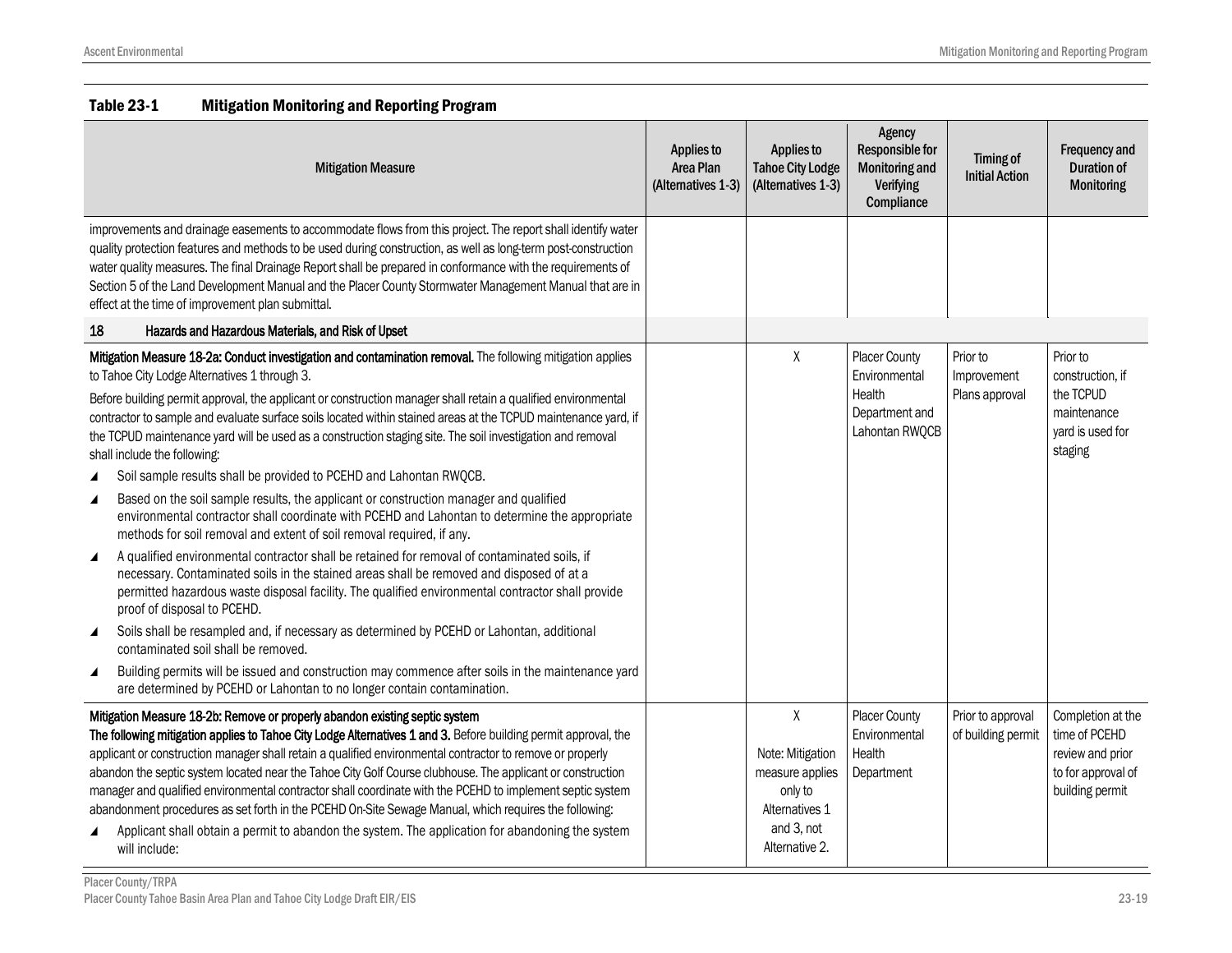| <b>Mitigation Measure</b>                                                                                                                                                                                                                                                                                                                                                                                                                                      | <b>Applies to</b><br>Area Plan<br>(Alternatives 1-3) | <b>Applies to</b><br><b>Tahoe City Lodge</b><br>(Alternatives 1-3) | Agency<br><b>Responsible for</b><br><b>Monitoring and</b><br>Verifying<br>Compliance | Timing of<br><b>Initial Action</b>      | <b>Frequency and</b><br><b>Duration of</b><br>Monitoring                                                        |
|----------------------------------------------------------------------------------------------------------------------------------------------------------------------------------------------------------------------------------------------------------------------------------------------------------------------------------------------------------------------------------------------------------------------------------------------------------------|------------------------------------------------------|--------------------------------------------------------------------|--------------------------------------------------------------------------------------|-----------------------------------------|-----------------------------------------------------------------------------------------------------------------|
| A site plan showing where the septic tank and leachfield are located.                                                                                                                                                                                                                                                                                                                                                                                          |                                                      |                                                                    |                                                                                      |                                         |                                                                                                                 |
| A description of how the system will be abandoned.                                                                                                                                                                                                                                                                                                                                                                                                             |                                                      |                                                                    |                                                                                      |                                         |                                                                                                                 |
| The septic tank must be pumped by a licensed septic tank pumper (a list of licensed pumper's is<br>$\blacktriangle$<br>available from PCEHD) to remove the contents. The applicant must submit the receipt to PCEHD.                                                                                                                                                                                                                                           |                                                      |                                                                    |                                                                                      |                                         |                                                                                                                 |
| The septic tank must be abandoned as follows:<br>◢                                                                                                                                                                                                                                                                                                                                                                                                             |                                                      |                                                                    |                                                                                      |                                         |                                                                                                                 |
| If possible, the septic tank cover will be collapsed; or                                                                                                                                                                                                                                                                                                                                                                                                       |                                                      |                                                                    |                                                                                      |                                         |                                                                                                                 |
| If the septic tank cover cannot be collapsed, the tank will be filled so that there is not a cave-in<br>or other structural hazard; or                                                                                                                                                                                                                                                                                                                         |                                                      |                                                                    |                                                                                      |                                         |                                                                                                                 |
| The septic tank may be removed to an approved location; and                                                                                                                                                                                                                                                                                                                                                                                                    |                                                      |                                                                    |                                                                                      |                                         |                                                                                                                 |
| The septic tank or excavation hole must be filled with clean earth, sand, gravel, or other<br>material approved by the PCEHD.                                                                                                                                                                                                                                                                                                                                  |                                                      |                                                                    |                                                                                      |                                         |                                                                                                                 |
| The building wastewater plumbing system, if not connected to an approved septic or sewer system,<br>must be permanently capped.                                                                                                                                                                                                                                                                                                                                |                                                      |                                                                    |                                                                                      |                                         |                                                                                                                 |
| Future construction in the abandoned system area may require special construction considerations.                                                                                                                                                                                                                                                                                                                                                              |                                                      |                                                                    |                                                                                      |                                         |                                                                                                                 |
| Mitigation Measure 18-2c: Conduct surveys for asbestos-containing materials and lead based paint and<br>coatings. The following mitigation applies to Tahoe City Lodge Alternatives 1 through 3.                                                                                                                                                                                                                                                               |                                                      | Χ                                                                  | <b>Placer County</b><br>Environmental                                                | Prior to approval<br>of building permit | At the time of<br>PCEHD review                                                                                  |
| Demolition of buildings containing asbestos and lead-based materials will require specialized procedures and<br>equipment, and appropriately certified personnel, as detailed in the applicable regulations. Buildings intended<br>for demolition that were constructed before 1980 will be surveyed for asbestos, while those constructed before<br>1971 will be surveyed for lead.                                                                           |                                                      |                                                                    | Health<br>Department                                                                 |                                         | and prior to for<br>approval of<br>building permit                                                              |
| A demolition plan shall be prepared for any location with positive results for asbestos or lead. The plan will<br>specify how to appropriately contain, remove, and dispose of the asbestos and lead-containing material while<br>meeting all requirements and BMPs to protect human health and the environment. A lead compliance plan<br>shall be prepared by a Certified Industrial Hygienist.                                                              |                                                      |                                                                    |                                                                                      |                                         | During demolition<br>of existing<br>buildings<br>Completion after                                               |
| Before demolition, the project applicant shall submit the written plan to PCEHD describing the methods to be<br>used to:<br>identify locations that could contain hazardous residues;<br>◢<br>remove plumbing fixtures known to contain, or potentially containing, hazardous materials;<br>◢<br>determine the waste classification of the debris;<br>package contaminated items and wastes; and<br>identify disposal site(s) permitted to accept such wastes. |                                                      |                                                                    |                                                                                      |                                         | demolition and at<br>the time Kila<br>Tahoe provides<br>written<br>documentation of<br>testing and<br>abatement |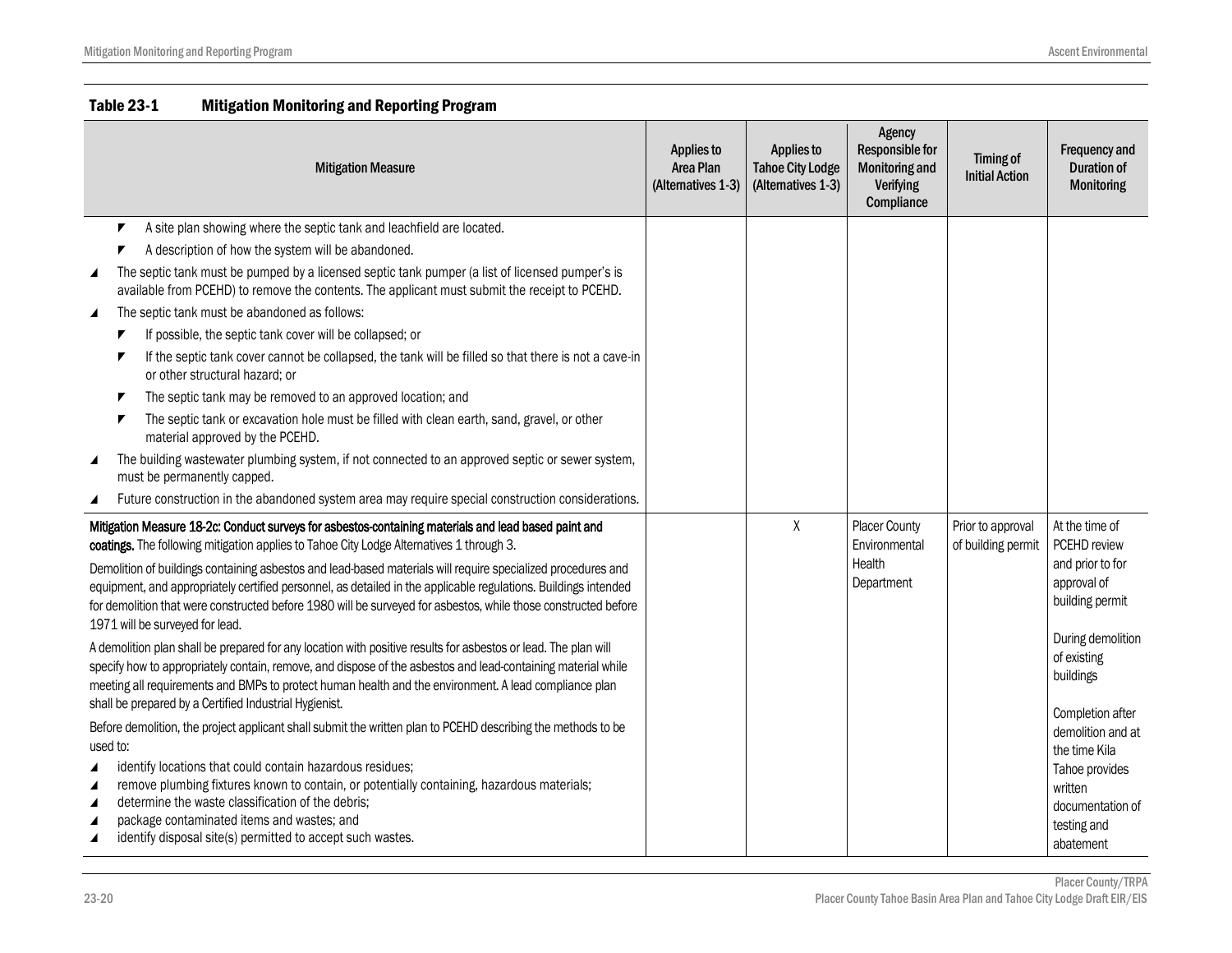| <b>Mitigation Measure</b>                                                                                                                                                                                                                                                                                                                                                                                                                                                                                                                                                                                                                                                                                                                                                                                                                                                                                                                                                                                                                                                                                                                                                                                                                                                                                                                                                                                                                                                                                                                                                                                                                                                                                                                                                                                                                                                                                                                                                                                                                                                                                                                                                                                                                                                         | <b>Applies to</b><br>Area Plan<br>(Alternatives 1-3) | Applies to<br><b>Tahoe City Lodge</b><br>(Alternatives 1-3) | <b>Agency</b><br><b>Responsible for</b><br><b>Monitoring and</b><br><b>Verifying</b><br>Compliance                | <b>Timing of</b><br><b>Initial Action</b> | <b>Frequency and</b><br><b>Duration of</b><br><b>Monitoring</b> |
|-----------------------------------------------------------------------------------------------------------------------------------------------------------------------------------------------------------------------------------------------------------------------------------------------------------------------------------------------------------------------------------------------------------------------------------------------------------------------------------------------------------------------------------------------------------------------------------------------------------------------------------------------------------------------------------------------------------------------------------------------------------------------------------------------------------------------------------------------------------------------------------------------------------------------------------------------------------------------------------------------------------------------------------------------------------------------------------------------------------------------------------------------------------------------------------------------------------------------------------------------------------------------------------------------------------------------------------------------------------------------------------------------------------------------------------------------------------------------------------------------------------------------------------------------------------------------------------------------------------------------------------------------------------------------------------------------------------------------------------------------------------------------------------------------------------------------------------------------------------------------------------------------------------------------------------------------------------------------------------------------------------------------------------------------------------------------------------------------------------------------------------------------------------------------------------------------------------------------------------------------------------------------------------|------------------------------------------------------|-------------------------------------------------------------|-------------------------------------------------------------------------------------------------------------------|-------------------------------------------|-----------------------------------------------------------------|
| Demolition shall not occur until the plan has been accepted by the PCEHD and all potentially hazardous<br>components have been removed to the satisfaction of PCEHD staff. The project applicant shall also provide<br>written documentation to the county that lead-based paint and asbestos testing and abatement, as<br>appropriate, have been completed in accordance with applicable state and local laws and regulations. Lead<br>abatement will include the removal of lead contaminated soil (considered soil with lead concentrations greater<br>than 400 parts per million in areas where children are likely to be present).                                                                                                                                                                                                                                                                                                                                                                                                                                                                                                                                                                                                                                                                                                                                                                                                                                                                                                                                                                                                                                                                                                                                                                                                                                                                                                                                                                                                                                                                                                                                                                                                                                           |                                                      |                                                             |                                                                                                                   |                                           |                                                                 |
| Mitigation Measure 18-3: Prepare and implement a traffic control plan in coordination with affected agencies.<br>The following mitigation applies for Tahoe City Lodge Alternatives 1 through 3.<br>The Improvement Plans shall include a construction signing plan and include all on- and off-site traffic control<br>devices. To minimize effects on emergency vehicle and existing public vehicular access, the project proponent<br>will, in accordance with applicable regulations, prepare a traffic control plan (TCP) that will address locations<br>that will involve construction in existing roadways and rights-of-ways. The TCP will be prepared in accordance<br>with professional traffic engineering standards and in compliance with the requirements of the affected<br>agency's encroachment permit requirements (i.e., Placer County, Caltrans) and will include measures that will<br>provide notification to emergency service providers and adequate circulation around construction sites for<br>emergency vehicle and existing public vehicular access. The TCP may include, but not be limited to, the<br>following elements:<br>The specific methods to maintain traffic flows on affected streets.<br>$\blacktriangle$<br>The maximum amount of travel lane capacity during non-construction periods.<br>◢<br>Locations of flagger control for sensitive sites to manage traffic control and flows.<br>◢<br>Construction work zones width limits that, at a minimum, maintain alternate one-way traffic flow<br>◢<br>past the construction zones.<br>Alternative routes to ensure that local residents, school buses, or emergency vehicles maintain access.<br>◢<br>Coordinated construction activities (time of year and duration) to minimize traffic disturbances.<br>◢<br>Coordinated construction activities (time of year and duration) to minimize traffic disturbances.<br>◢<br>Appropriate warning signage and lighting for construction zones.<br>◢<br>Appropriate and safe detour route identification if closure of a roadway is required, and signage<br>◢<br>that warns of road closures and detour routes.<br>The TCP will be submitted to Placer County and Caltrans for review and approval prior to<br>Improvement Plan approval. |                                                      | χ                                                           | <b>Placer County</b><br>Public Works,<br>TRPA, Caltrans,<br>and North Tahoe<br>Fire Protection<br><b>District</b> | Prior to<br>Improvement<br>Plans approval | Ongoing during<br>project<br>construction and<br>operation      |